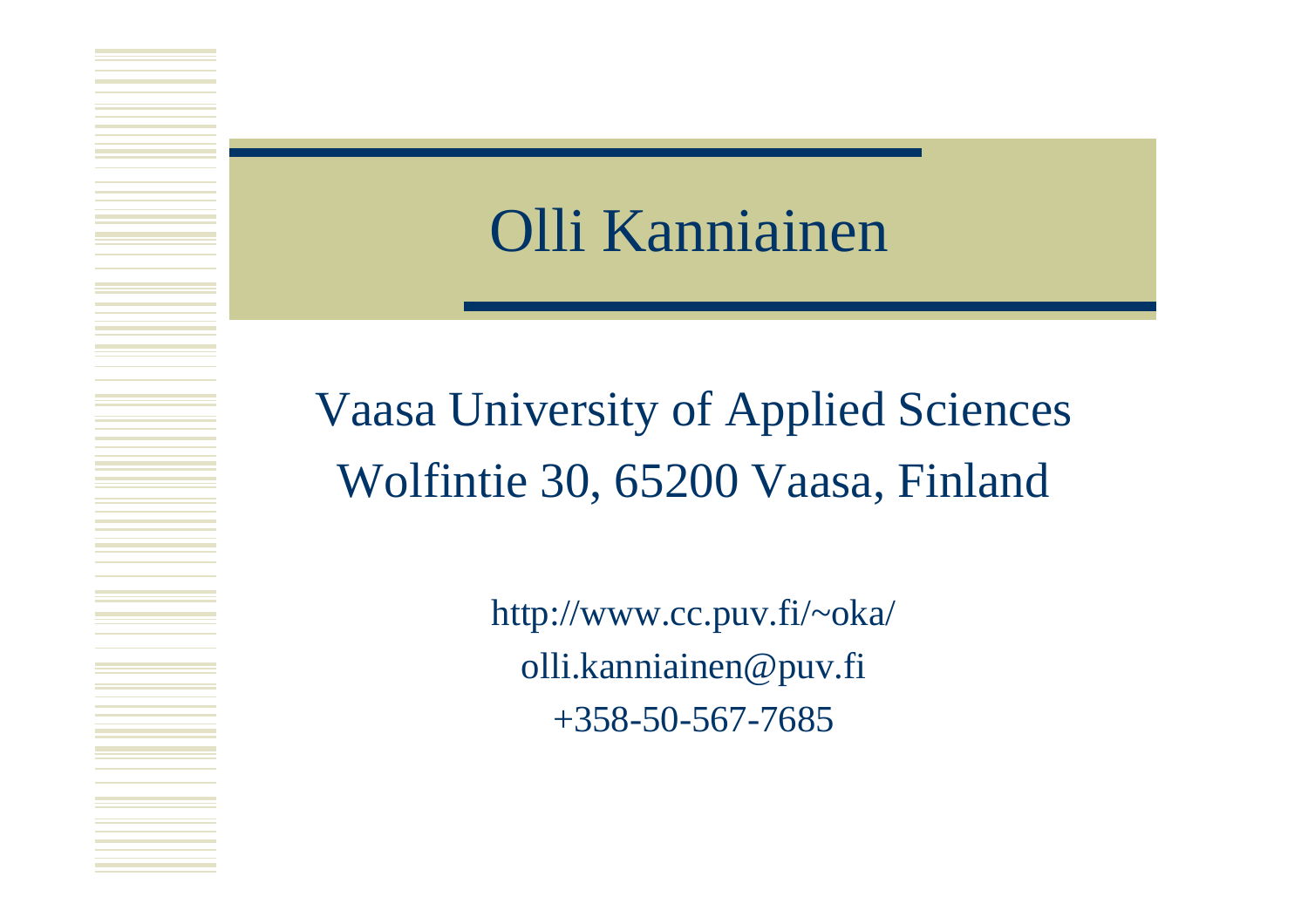Emotional Walking Pattern Generation for a Biped Humanoid Robot Realizing **Human-Like Motion** 

Smail Menani

Robotics Laboratory http://robotics.puv.fi/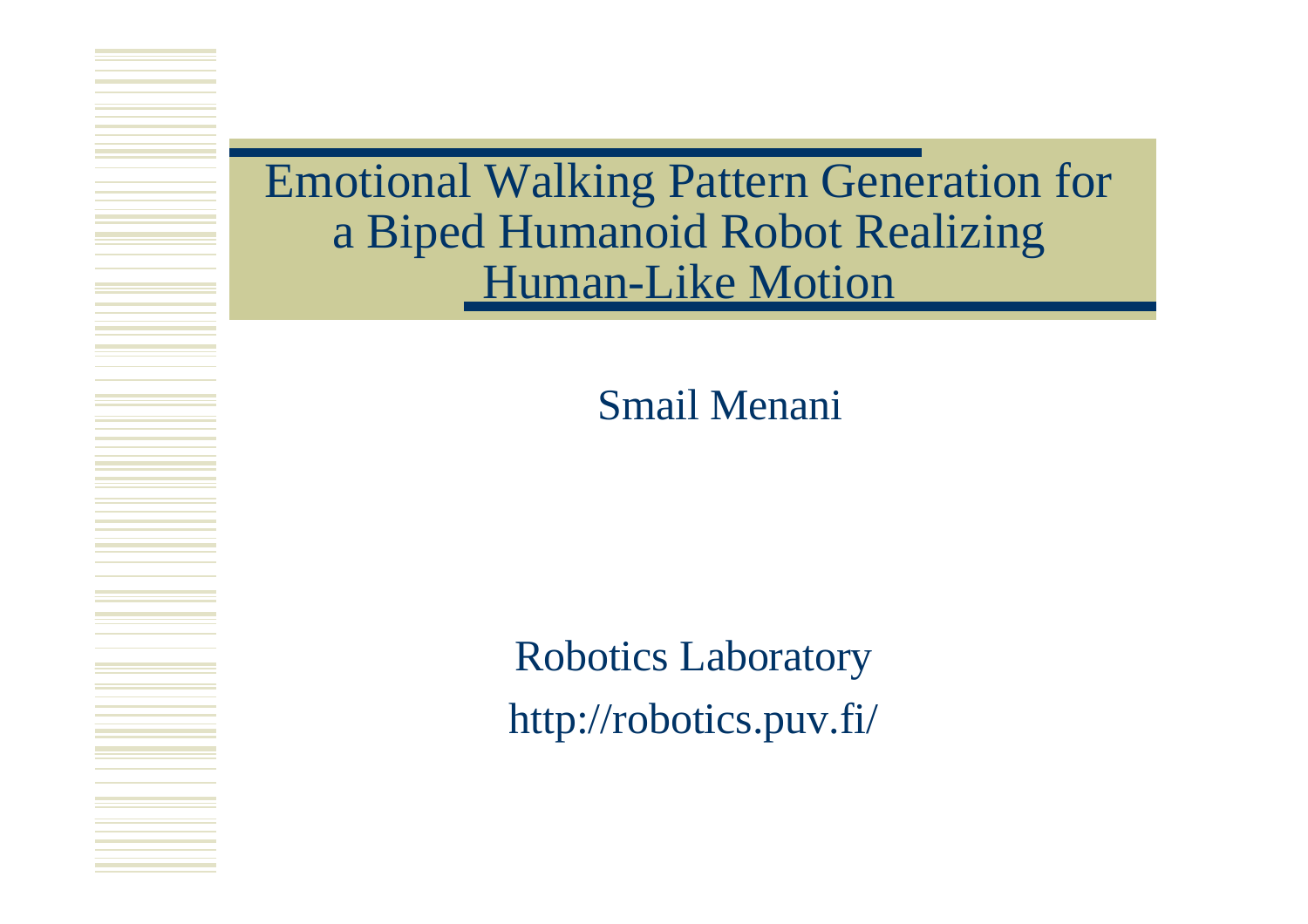## Outline

 $\triangle$  Introduction

- ◆ Background and Related Work
- $\bullet$  Mechanical Design
- Simple Models of Bipedal Walking
- Walking Algorithm
- $\bullet$  Conclusions and Future Work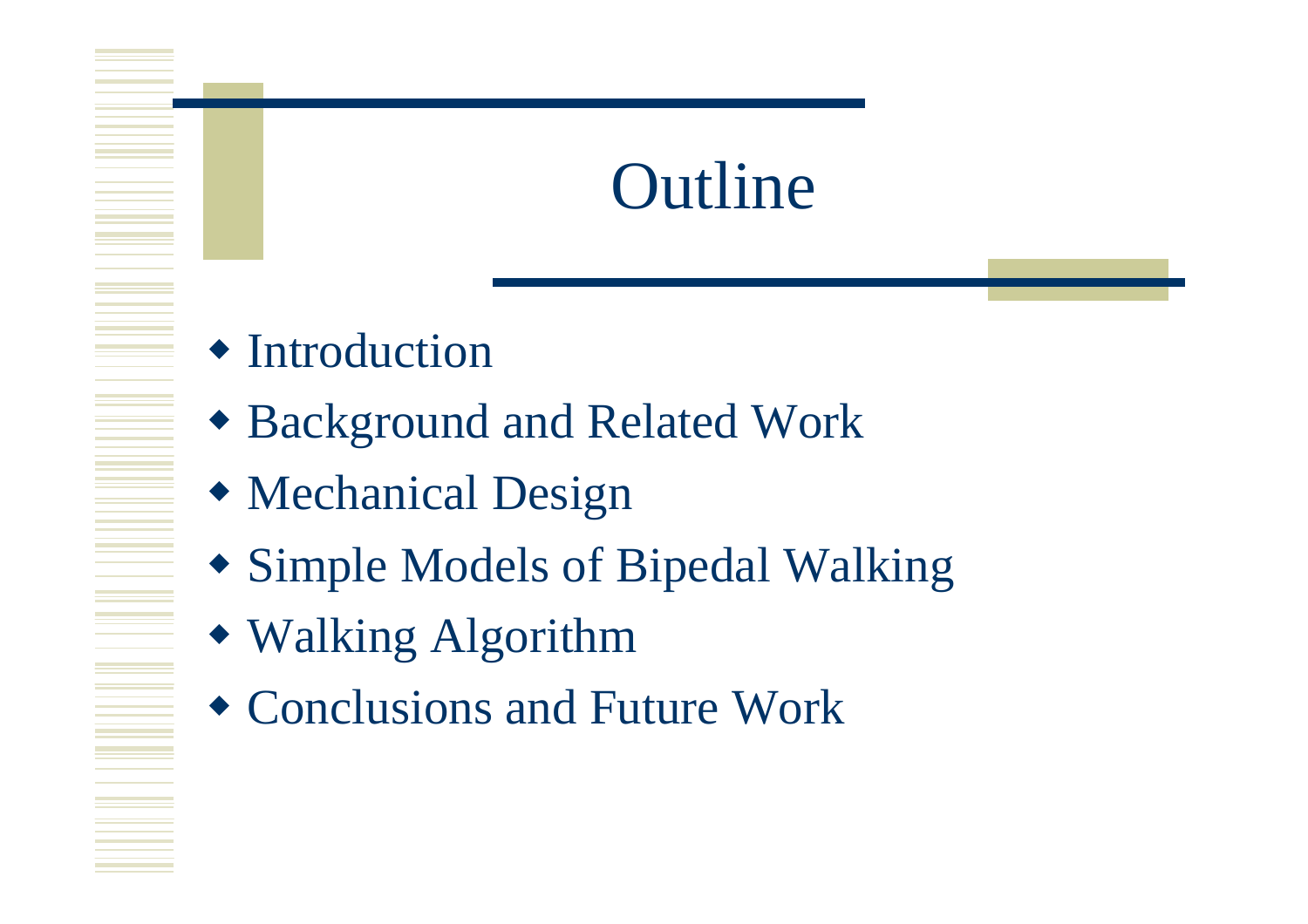## Introduction

 $\bullet$  First Walking Vehicle from the 18<sup>th</sup> Century

#### $\bullet$  Motivation

- **Complexity**
- **Nider Operation Region**
- Simulate Activities of Human Being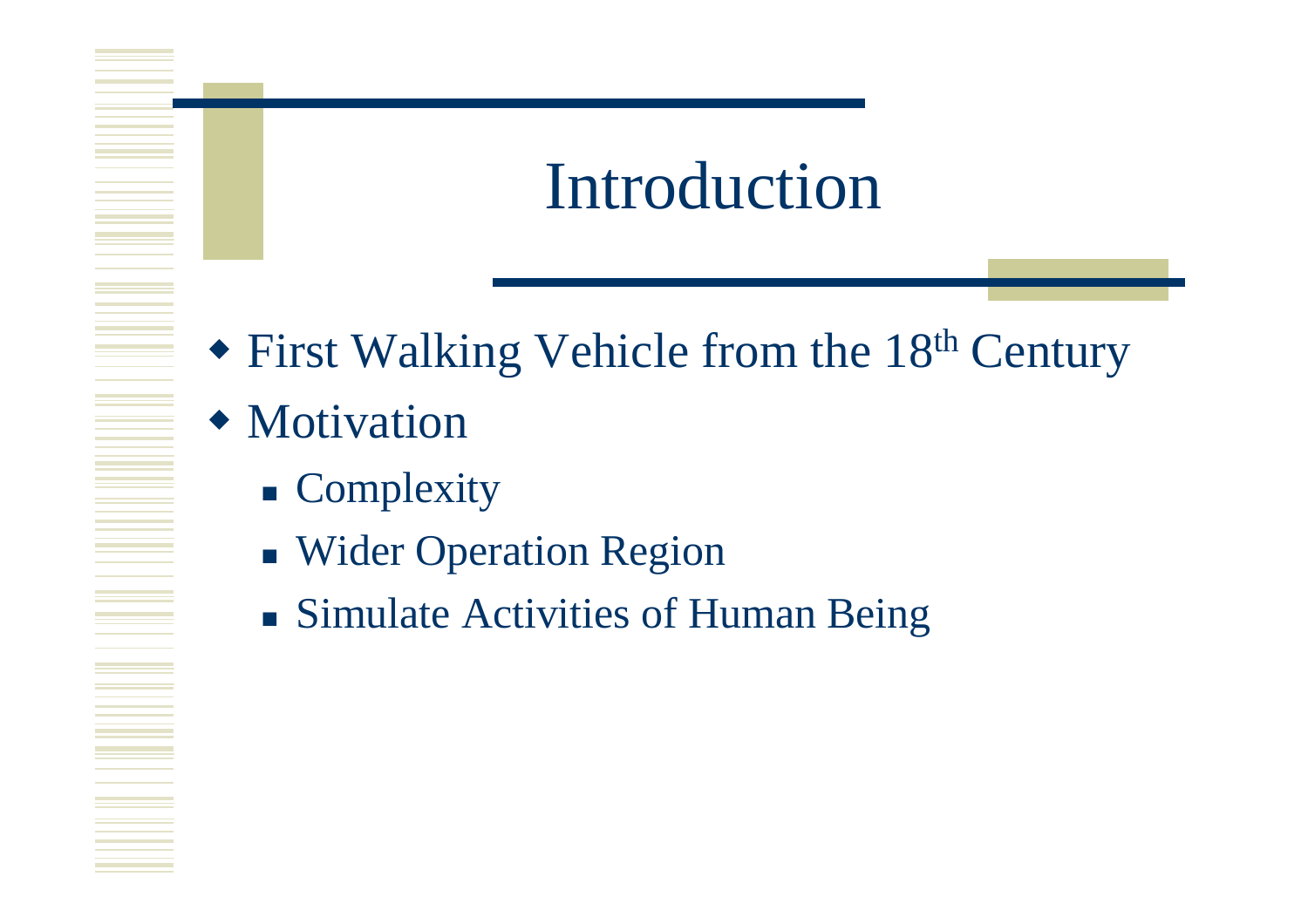#### Introduction

- $\bullet$  Objectives
	- **n** Inexpensive Design
	- Naturally Walking Humanoid Robot
	- Library Functions as the Stepping Stone for Intelligent Learning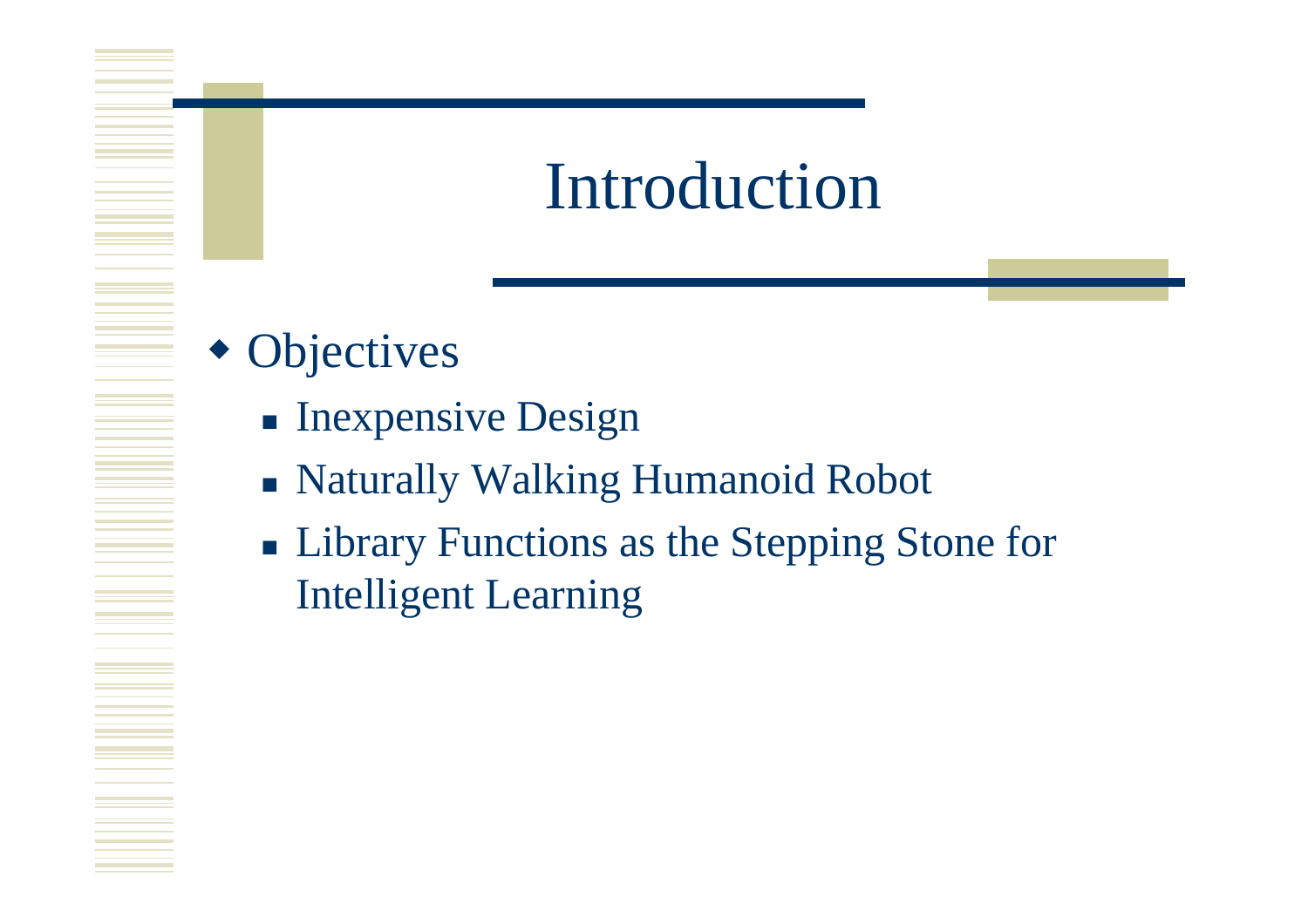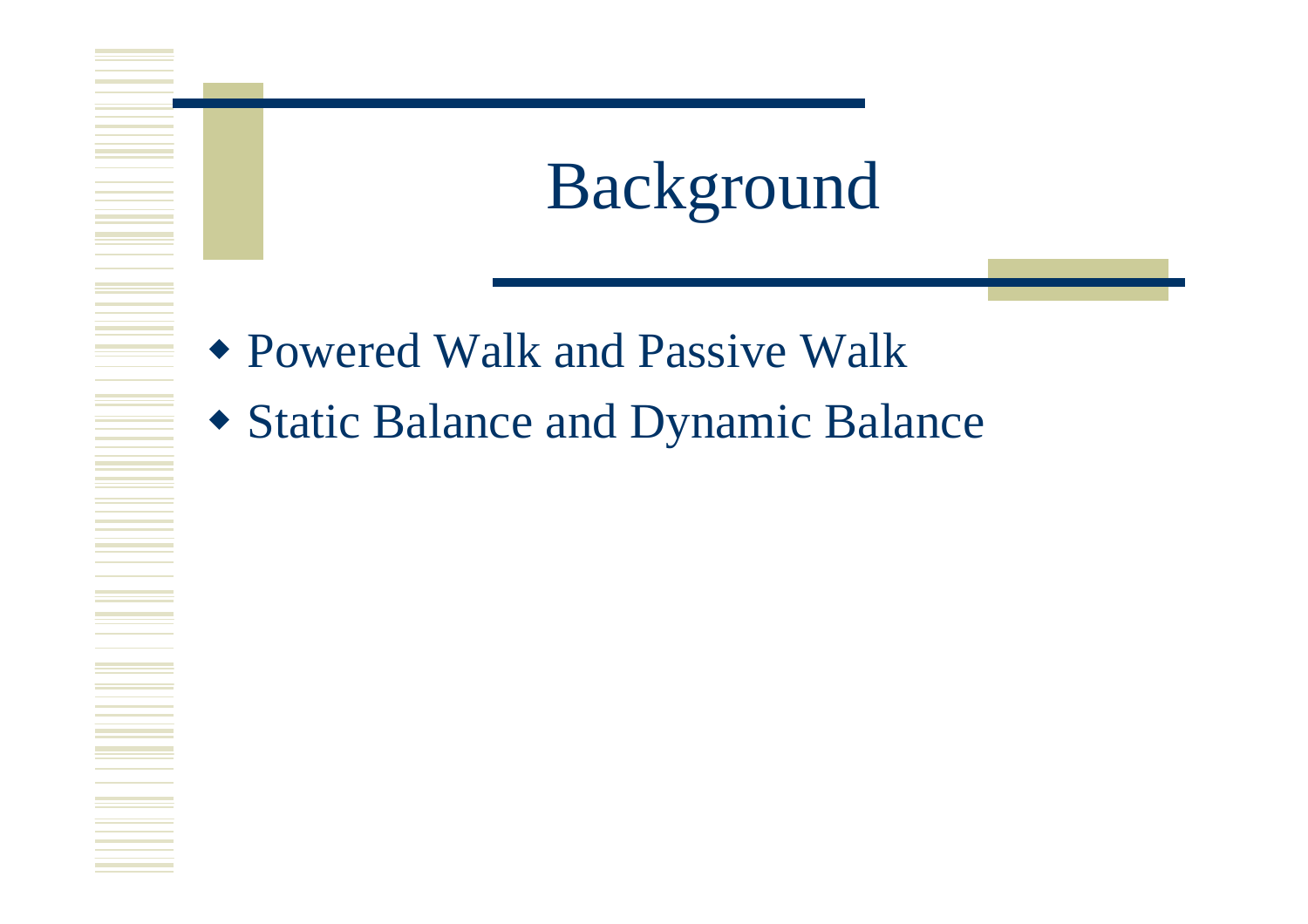#### Related Work

 $\triangle$  "Elvis"

<u>E</u>

- $\bullet$  Prototype 1, 1998
- $\cdot$  23 Degrees of Freedom



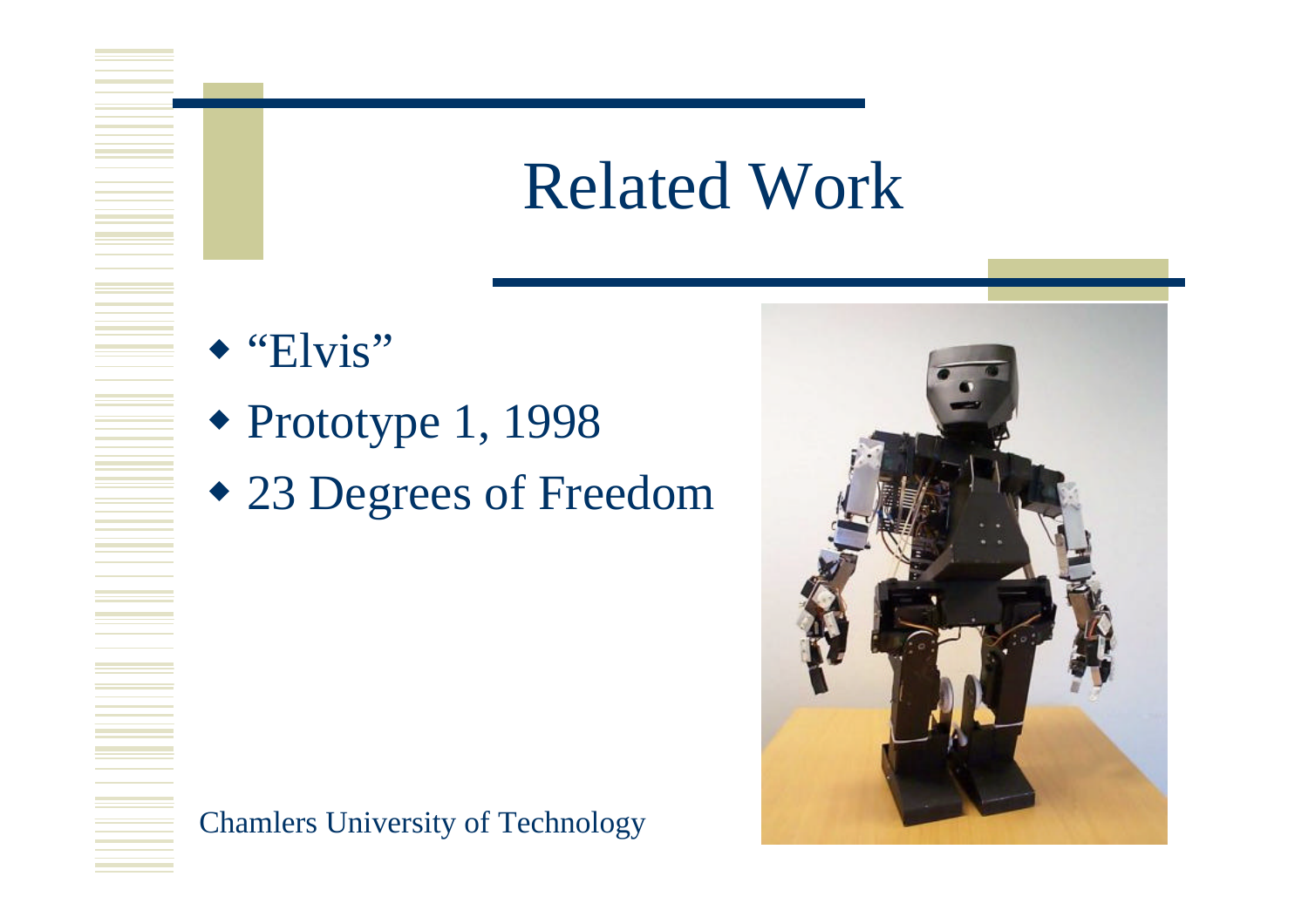### Related Work

◆ "Robot DB"

- $\cdot$  185cm / 80kg
- $\bullet$  30 Degrees of Freedom
- $\triangleleft$  Cost: ~\$1 million US



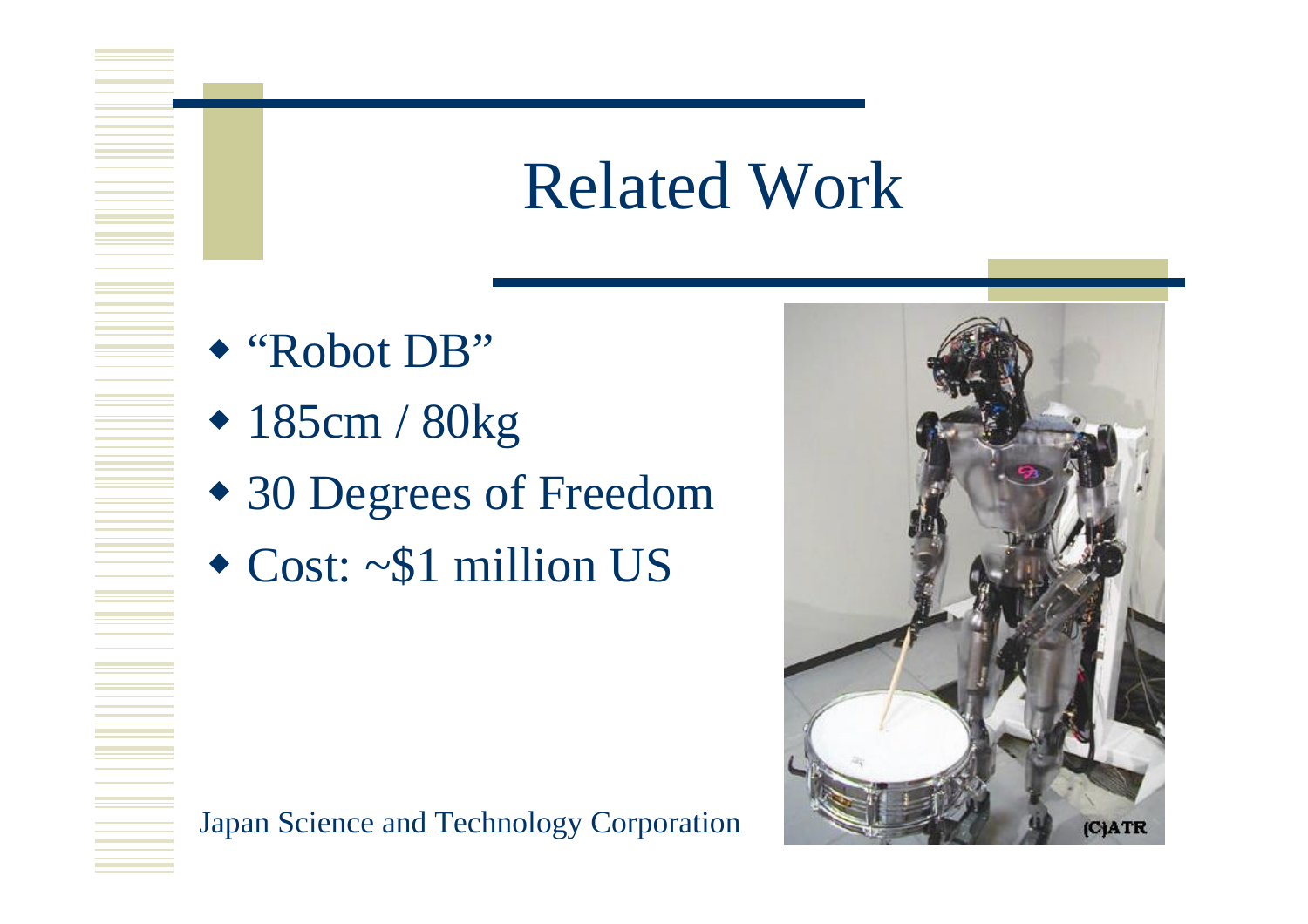#### Related Work

 $\triangle$  "ASIMO"

- $\cdot$  120cm / 43kg
- $\bullet$  26 Degrees of Freedom
- $\blacktriangleright$  Walking 0-1.6m/s



Honda Motor Corporation, Ltd.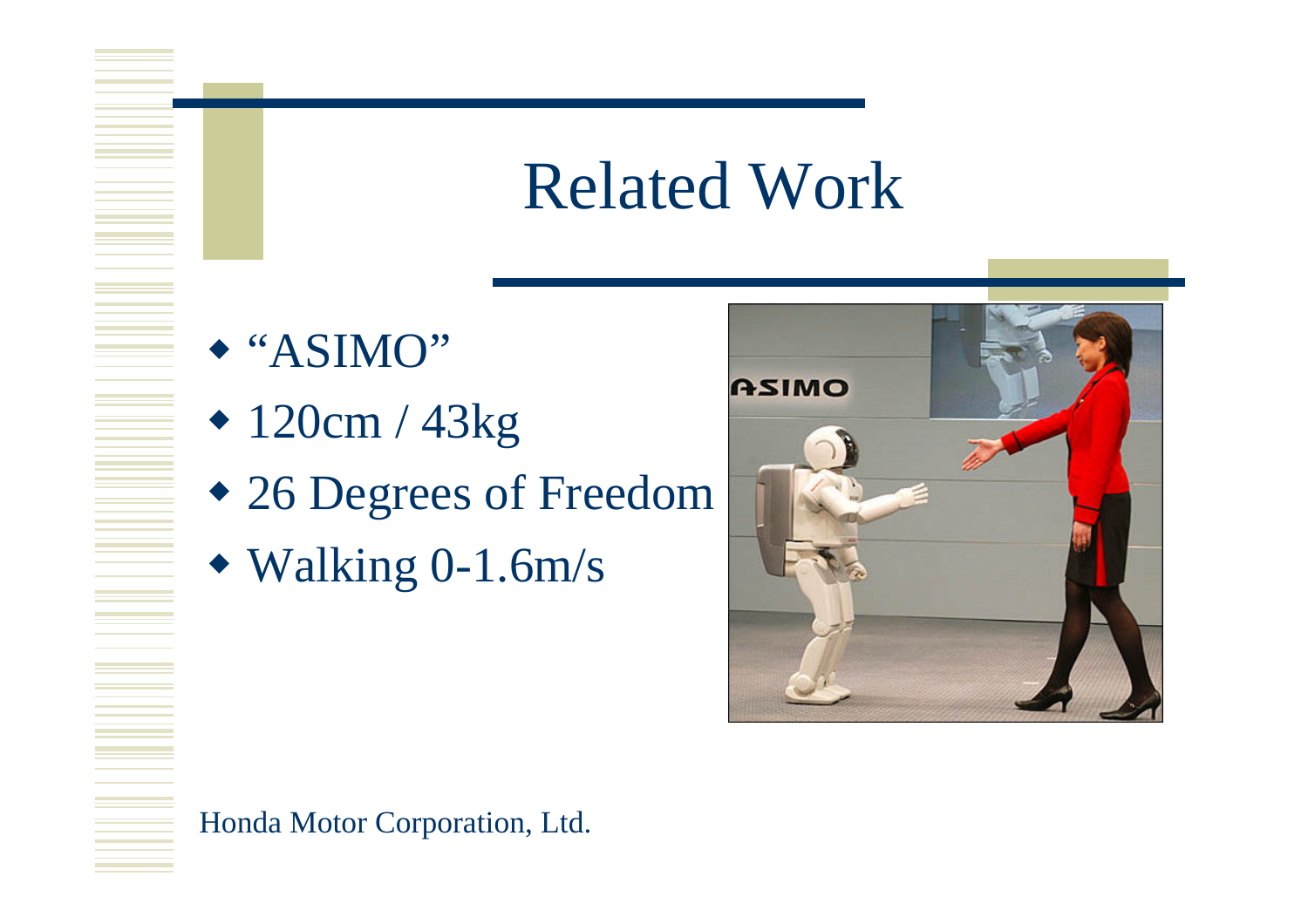# Humanoid Design

- Hardware Design
	- **n** Microcontroller
	- **n** Sensors
	- **n** Digital Camera
	- **n** Actuators
- $\triangleleft$  Mechanical Design
	- **n** Biped Structure
	- **CAD Design**
	- **n** Rapid Prototyping

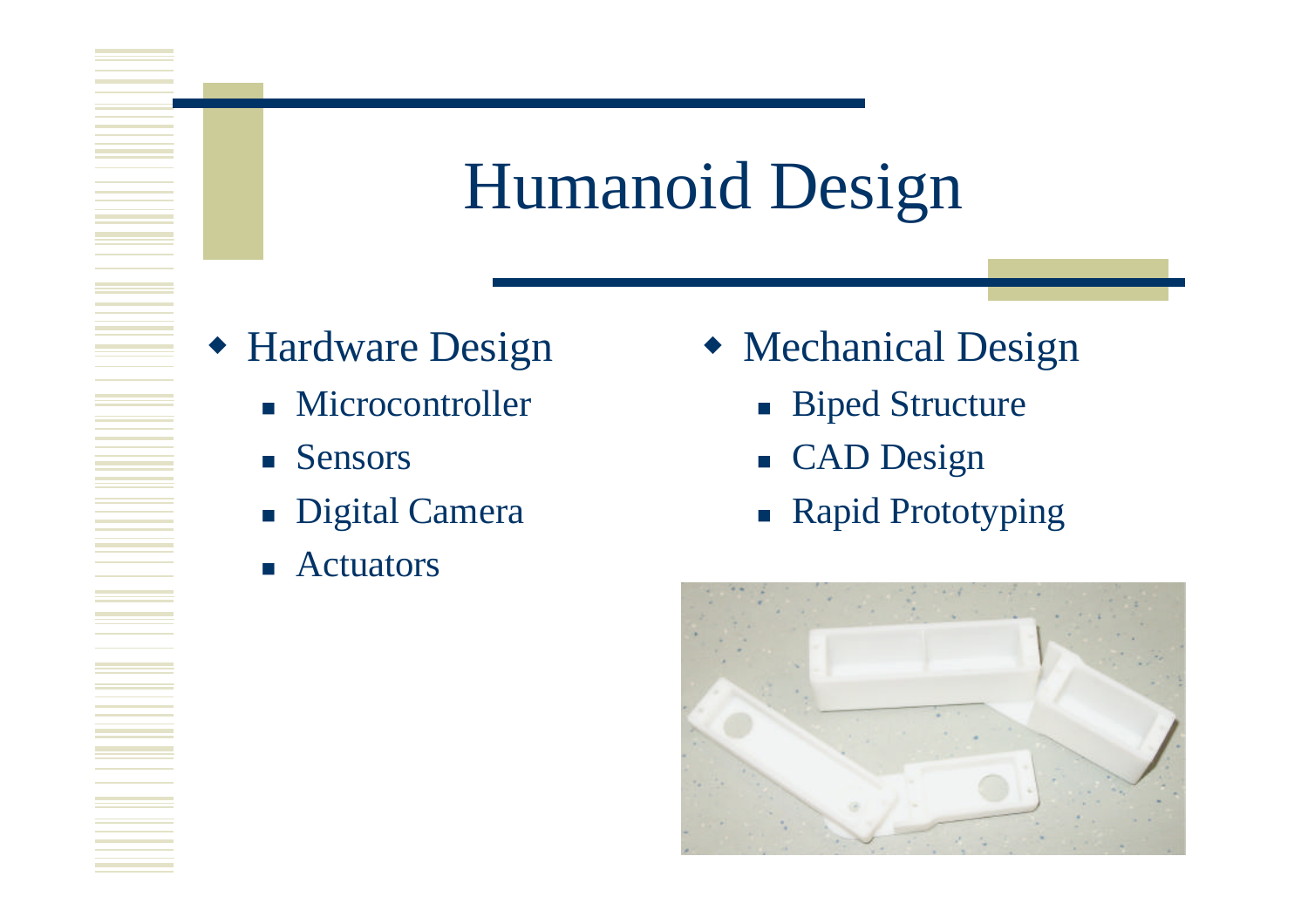## EyeCon Microcontroller

- $\triangleleft$  32bit Motorola 68332, 16-33MHz
	- TPU, ¼ clock speed
	- **n** 1 Mb of RAM
	- $\overline{\phantom{0}}$  512 kb of ROM
- $\bullet$  GUI, 128x64
- ◆ Real-Time OS, RoBIOS
	- $\blacksquare$  12 Servos
	- 2 DC Motors with Encoders
	- 6 IR Sensors  $\&$  6 A/D Inputs

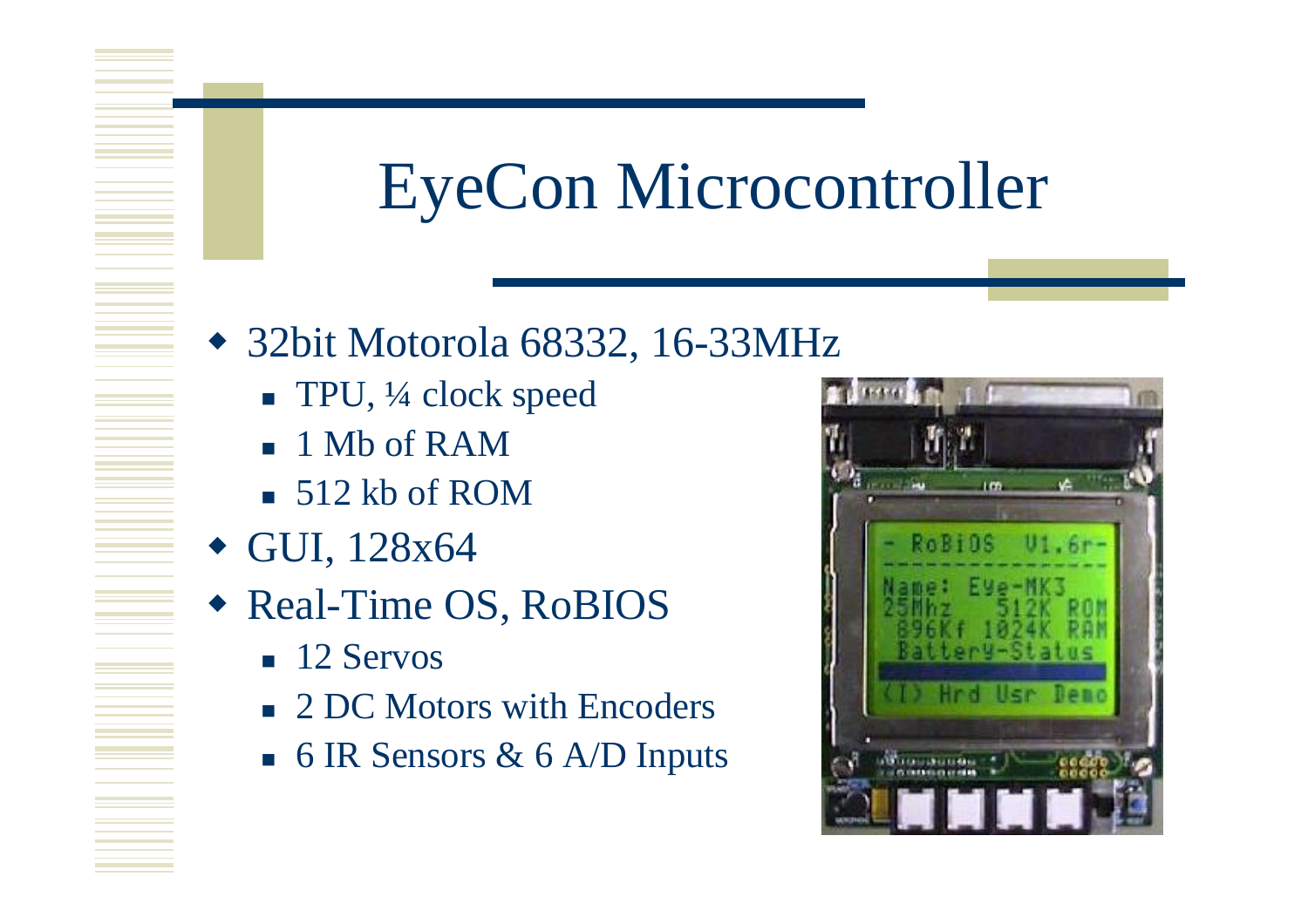#### Sensors

- Digital Camera
- Accelerometers
	- **NOTI Technologies**
	- **Body Movements**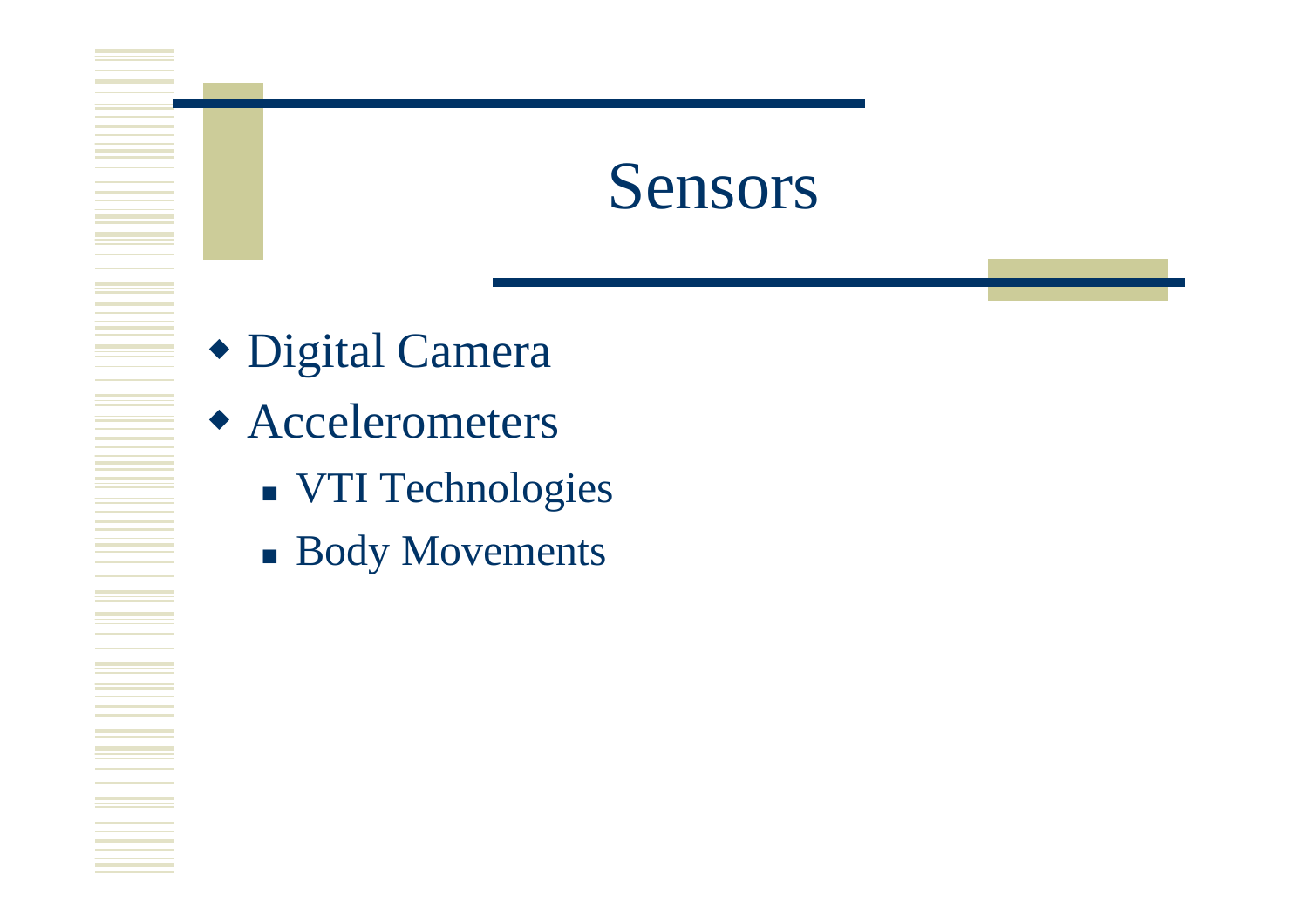## Digital Camera

- CMOS Technology
- ◆ Full Color, 24bits
- $\bullet$  80x60 pix/frame
- $\triangleleft$  CCD Technology w Full Color, 32bits
- $\cdot$  160x120 pix/frame

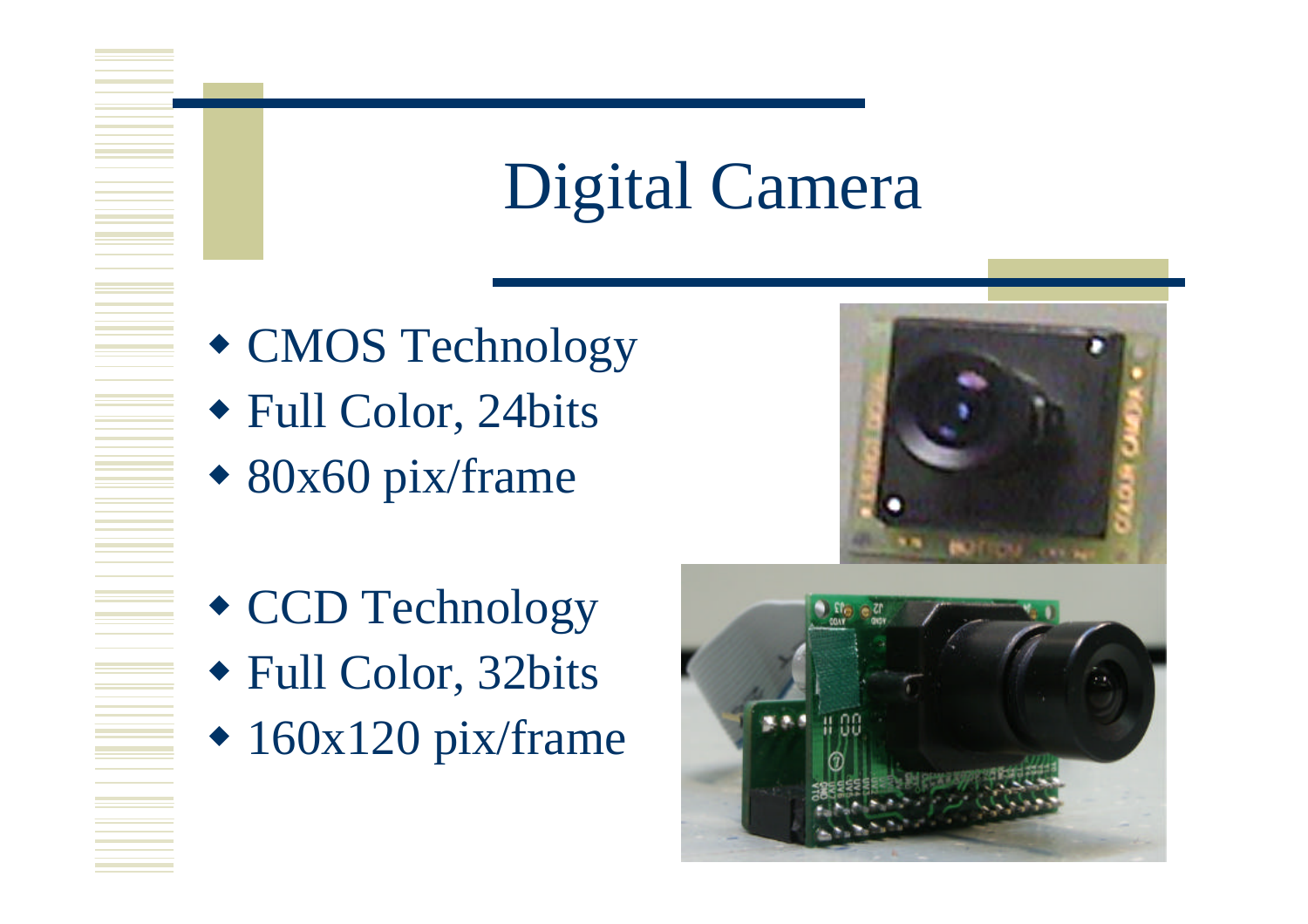#### Actuators

- Standard Servo Motors
	- Hitec HS-945MG
	- High Torque
		- $\bullet$  10.6 kg/cm @ 6V
- Servo Control
	- Internal PD Controller
	- **PWM Signals from TPU**

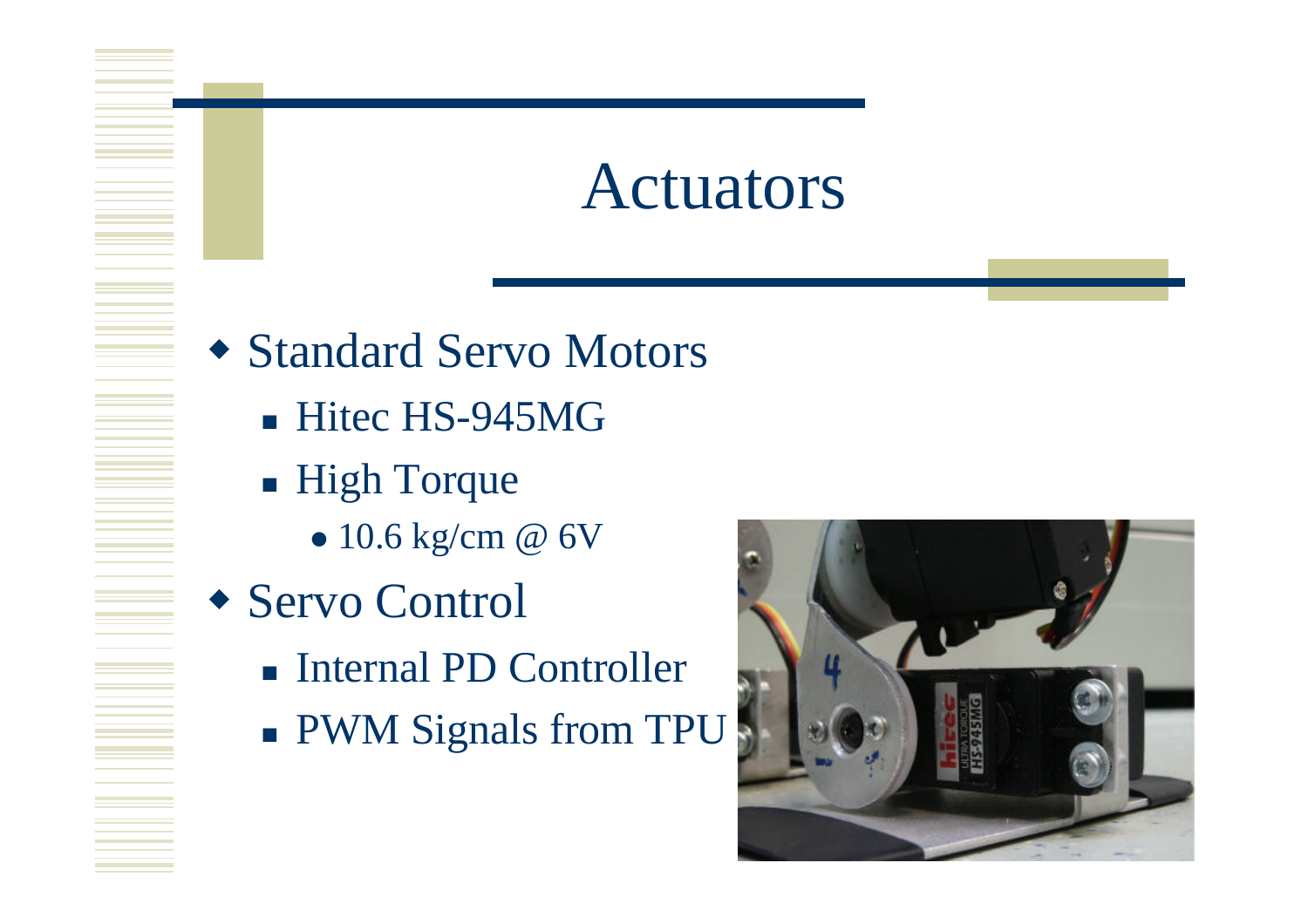#### Servo Problems

- Calibration
- Jitter

- Noticeable as Vibrations
- <sup>n</sup> No Position Sensor Unbalanced System
- Insufficient Torque
	- Mostly with the Ankle Servos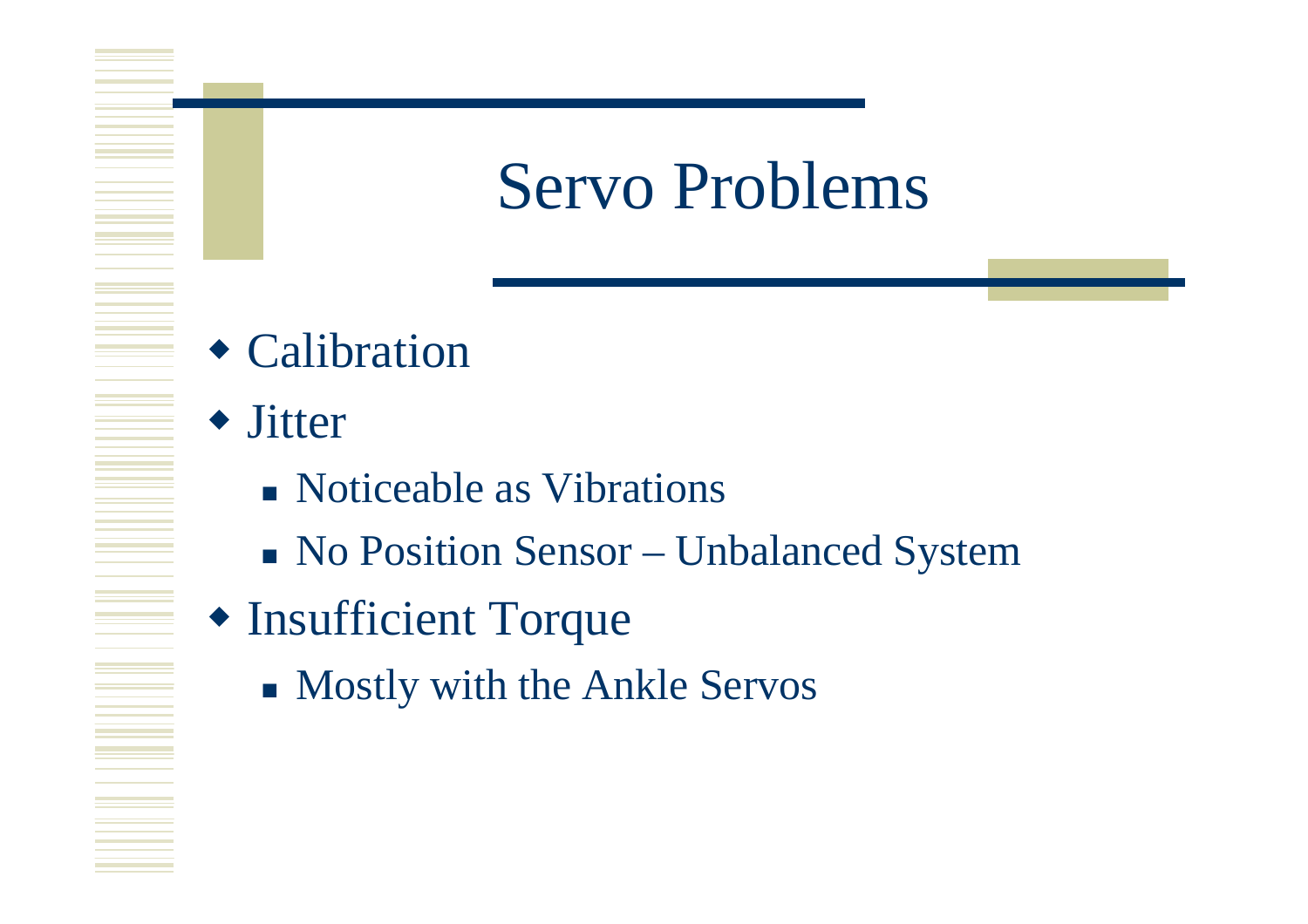## Biped Structure

- **\* Aluminium Structure**
- Totally 12 Degrees of Freedom
	- $\blacksquare$  Upper Body 2 DOF
	- <sup>n</sup> Lower Body 10 DOF
- **Cost**

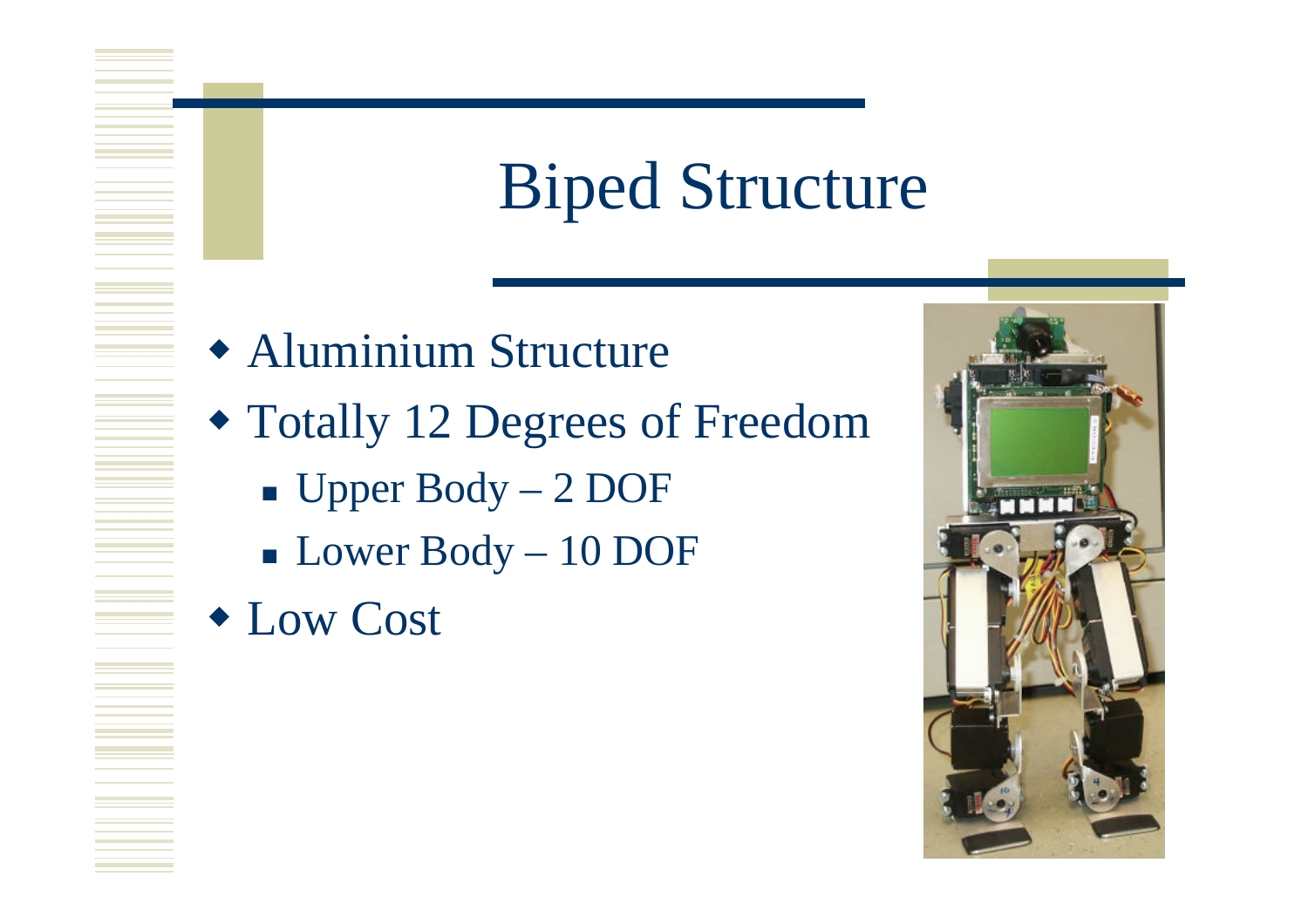## Simple Models of Bipedal Walking

- Inverted Pendulum Model
- $\bullet$  Influence of the Dynamics
- $\triangle$  Center of Mass
- $\triangleleft$  Center of Pressure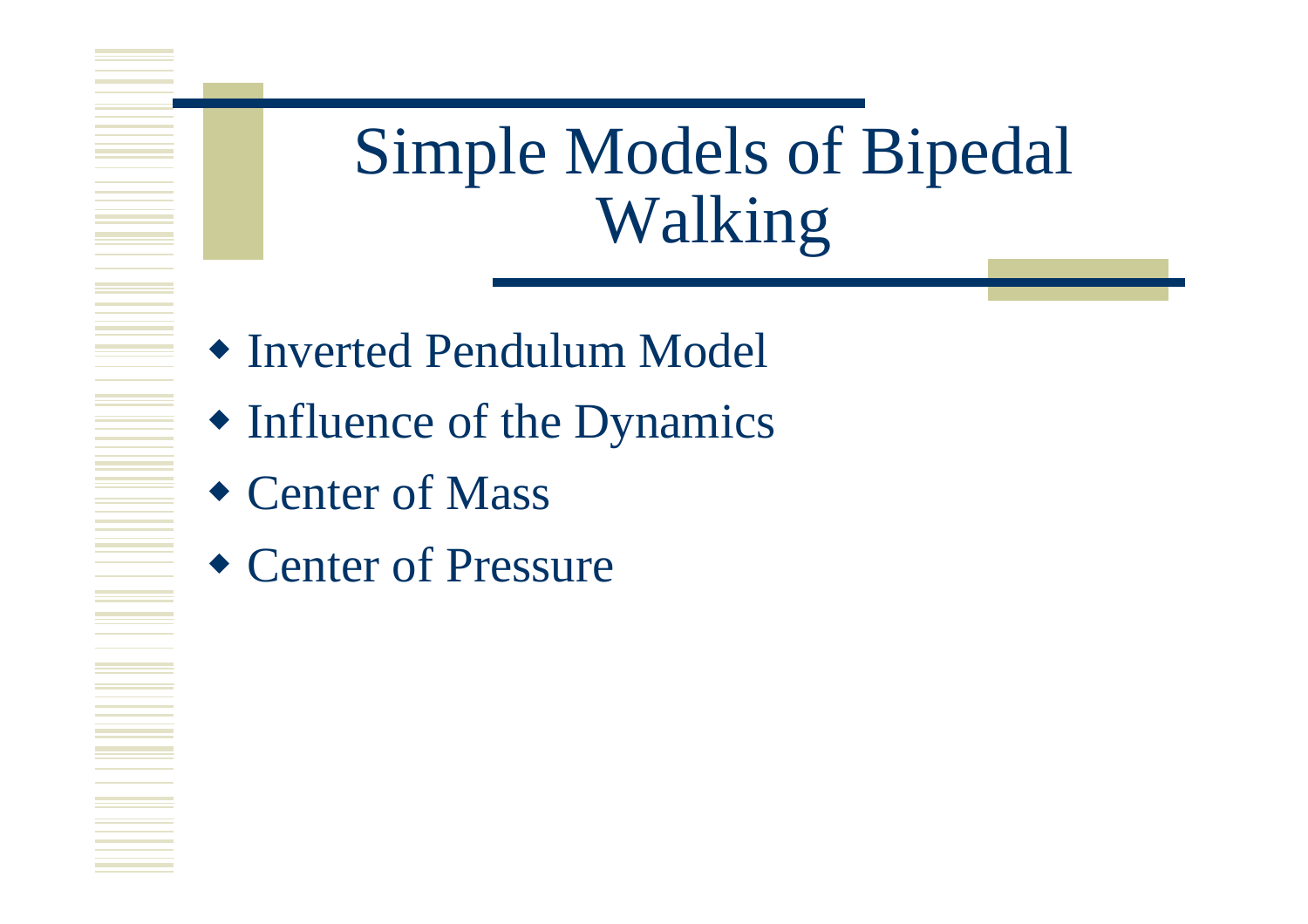

• Distance-Weighted Average Location of the Individual Mass Particles

$$
COM = \frac{\sum P_{mi} \cdot M_i}{\sum M_i}
$$

(where Pmi is the location of the mass particle i, and Mi is the mass of particle i)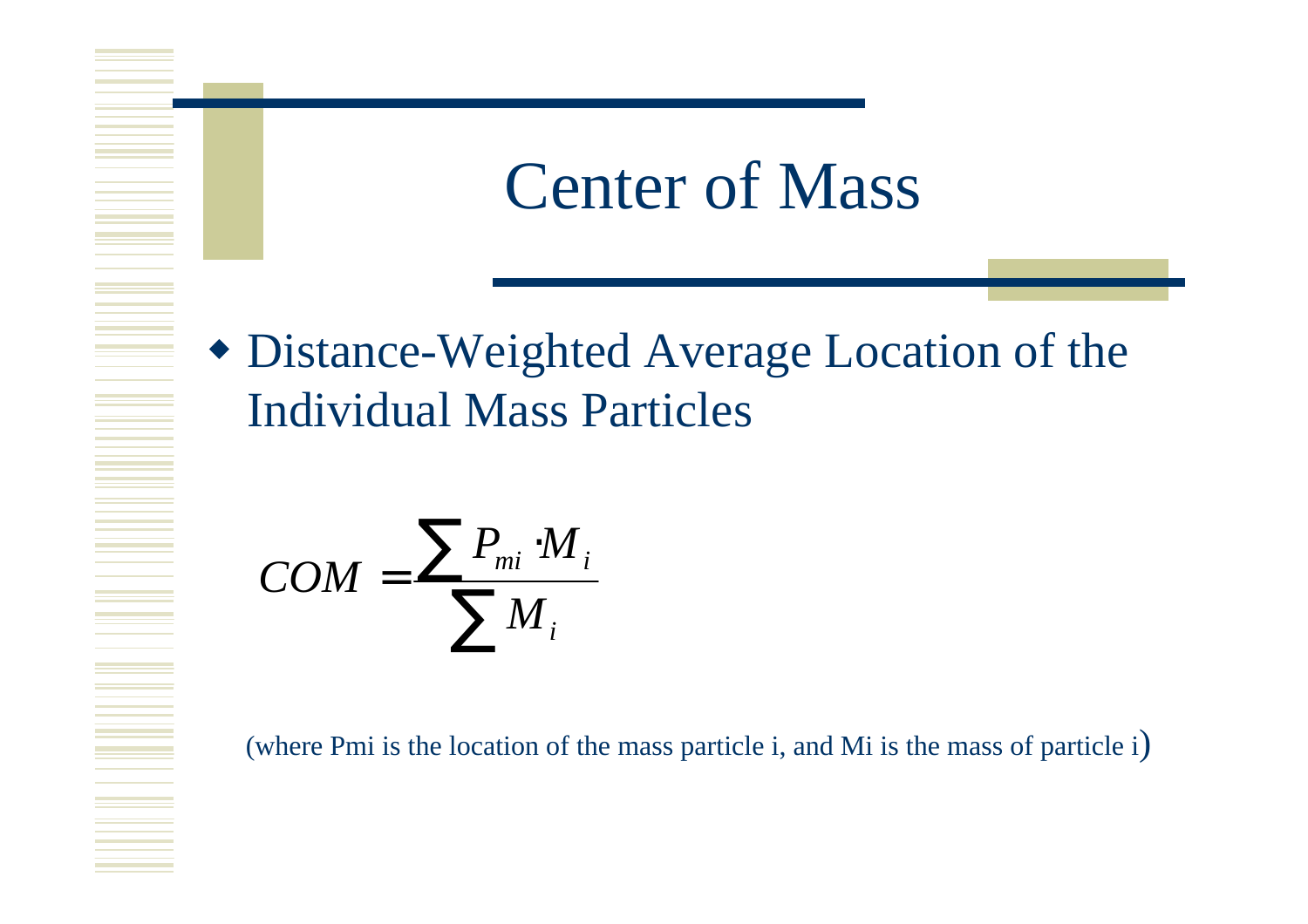#### Center of Pressure

 $\bullet$  the center point of the convex hull of the foot where it supports the most pressure

$$
COP = \frac{\sum P_{pi} \cdot P_i}{P_i}
$$

(where Ppi is the location of the pressure particle i, and Pi is the pressure of particle i)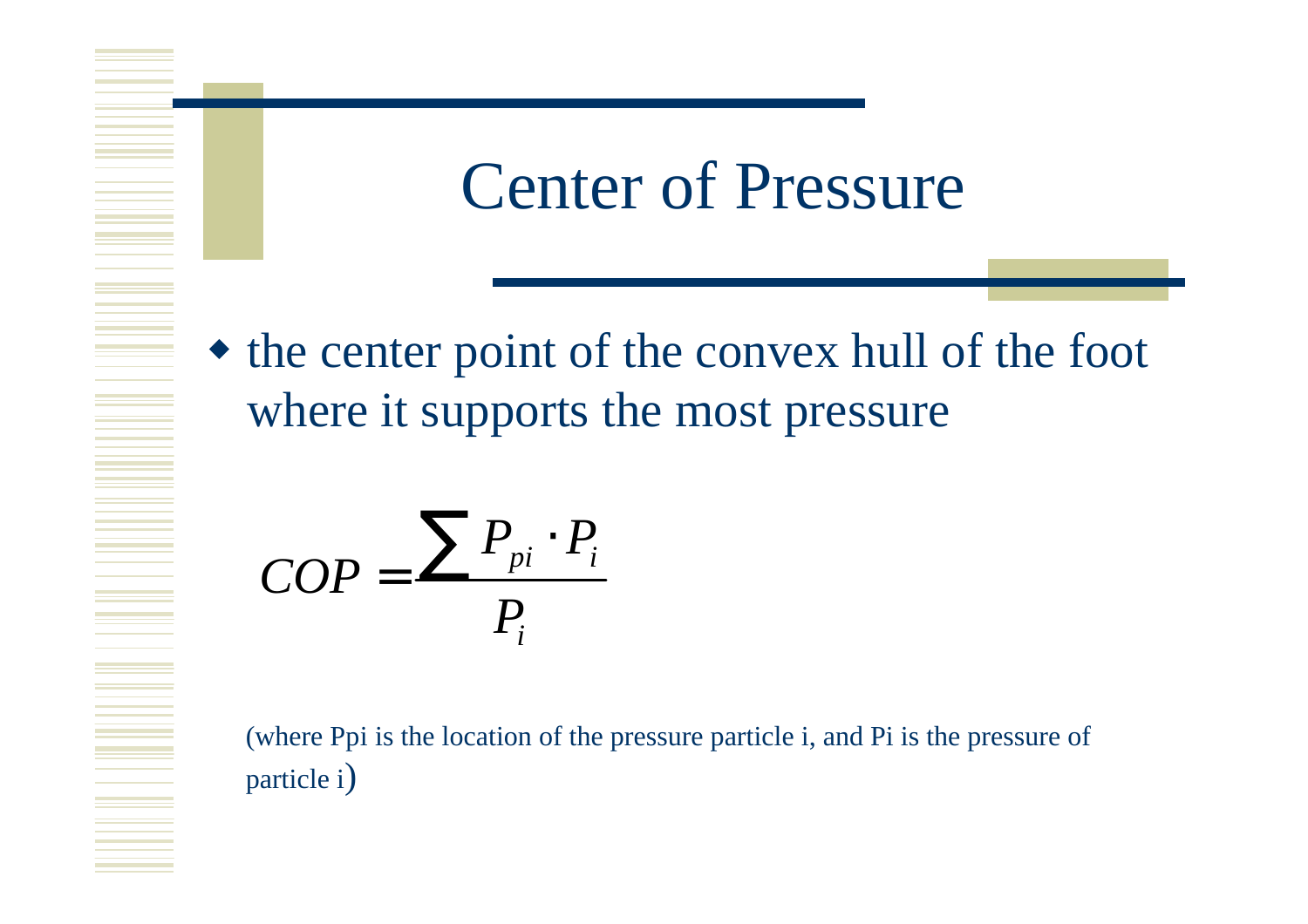#### Inverted Pendulum Model

 $\bullet$  The Pendulum Pivot Point is Placed Approximately at the Center of Pressure on the Foot

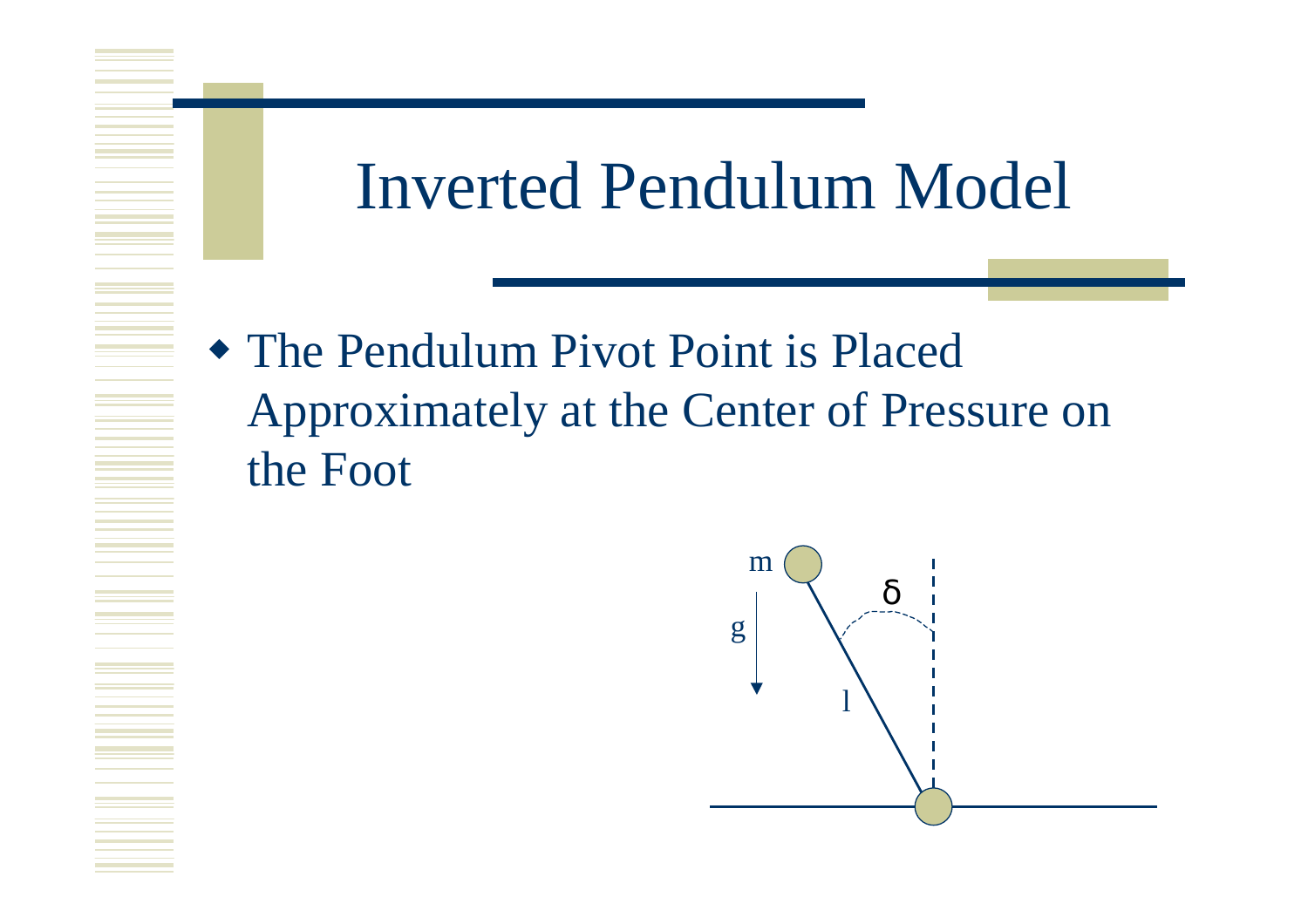#### Inverted Pendulum Model

2 2 1 The initial kinetic energy is:  $E_k = \frac{1}{2}mv$ 

The change to potential energy is:  $\Delta E_p = mgl(1-\cos \theta)$ 

By setting the change of potential energy equal kinetic energy:

$$
\cos \boldsymbol{d} = 1 - \frac{v^2}{2 \cdot gl}
$$

*gl*

*v*

For small angle approximation, we get  $\boldsymbol{d} =$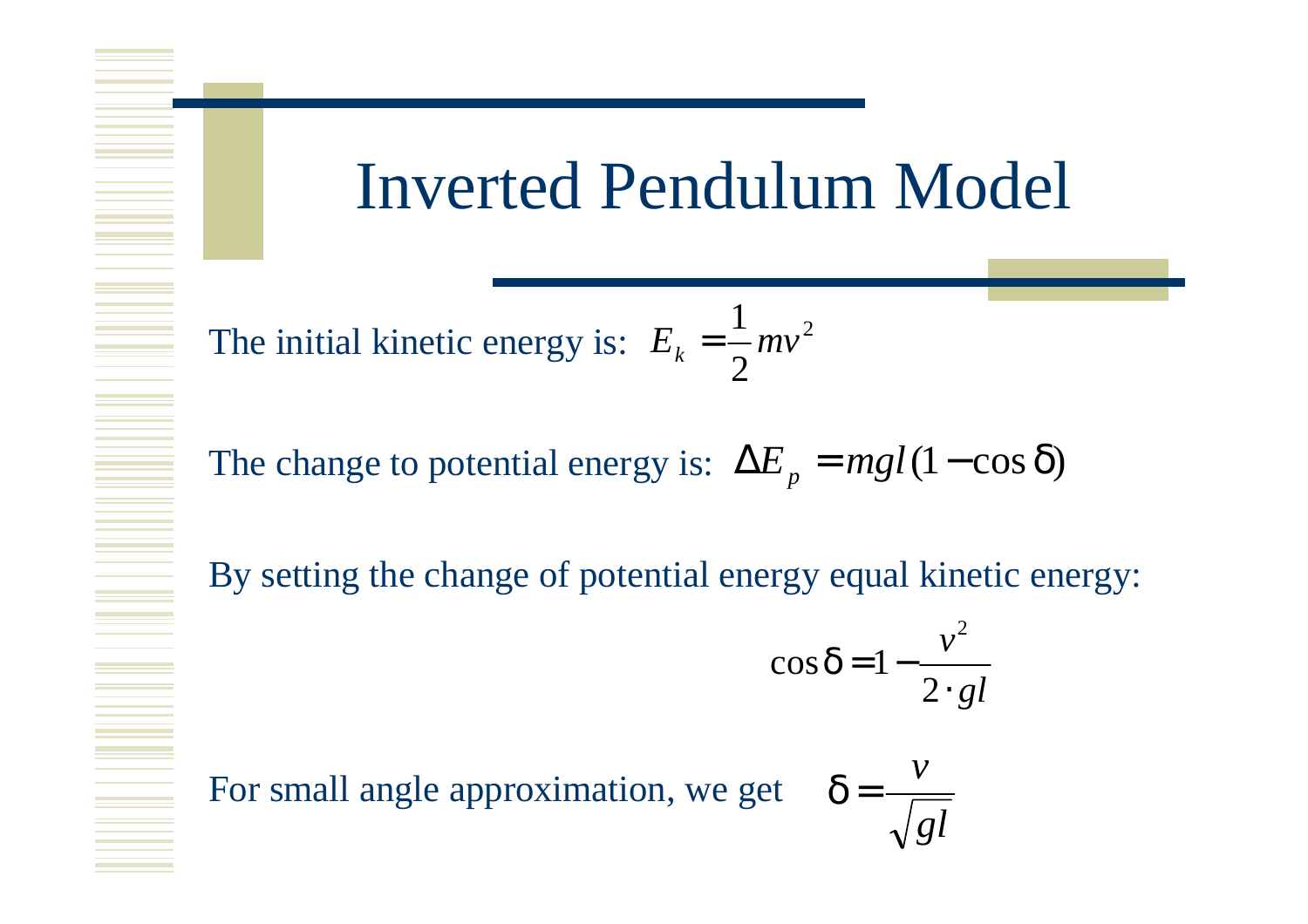## Linear Actuator Pendulum Model

• Linear Actuator Along the Length of the Pendulum

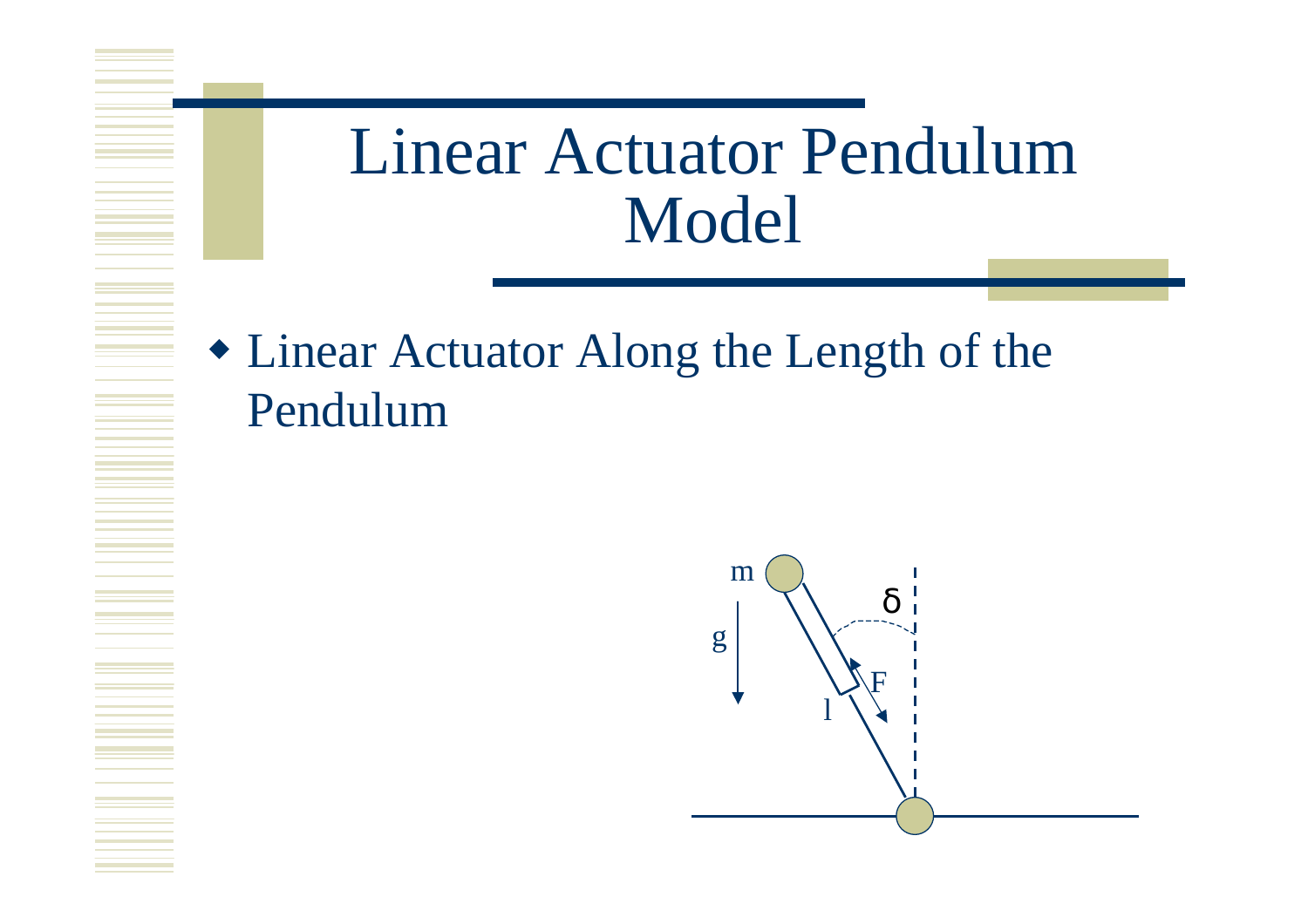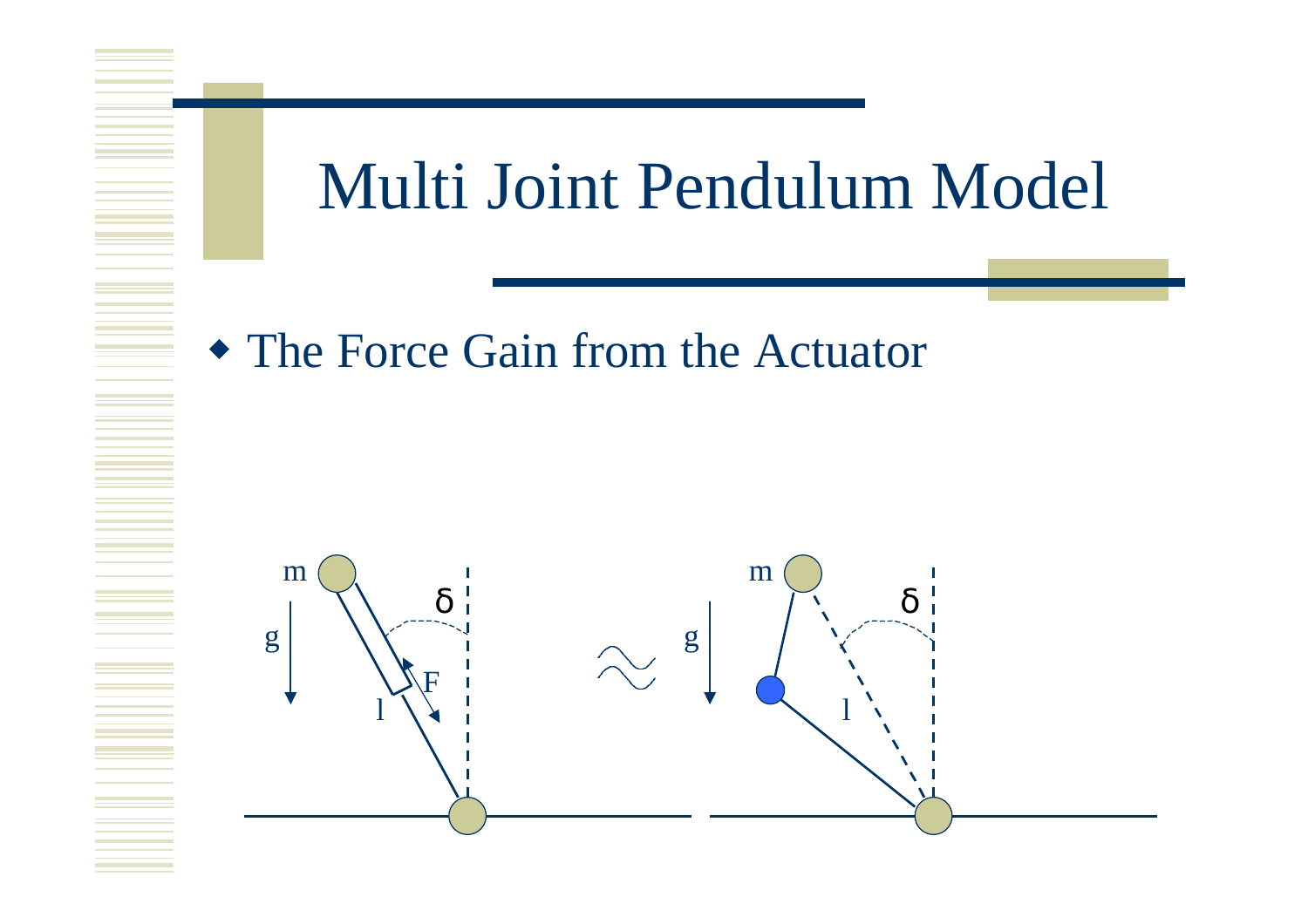#### Ankle Pendulum Model

• Balancing the Mass to Shift it Left and Right from the Vertical Above the Pivot Point

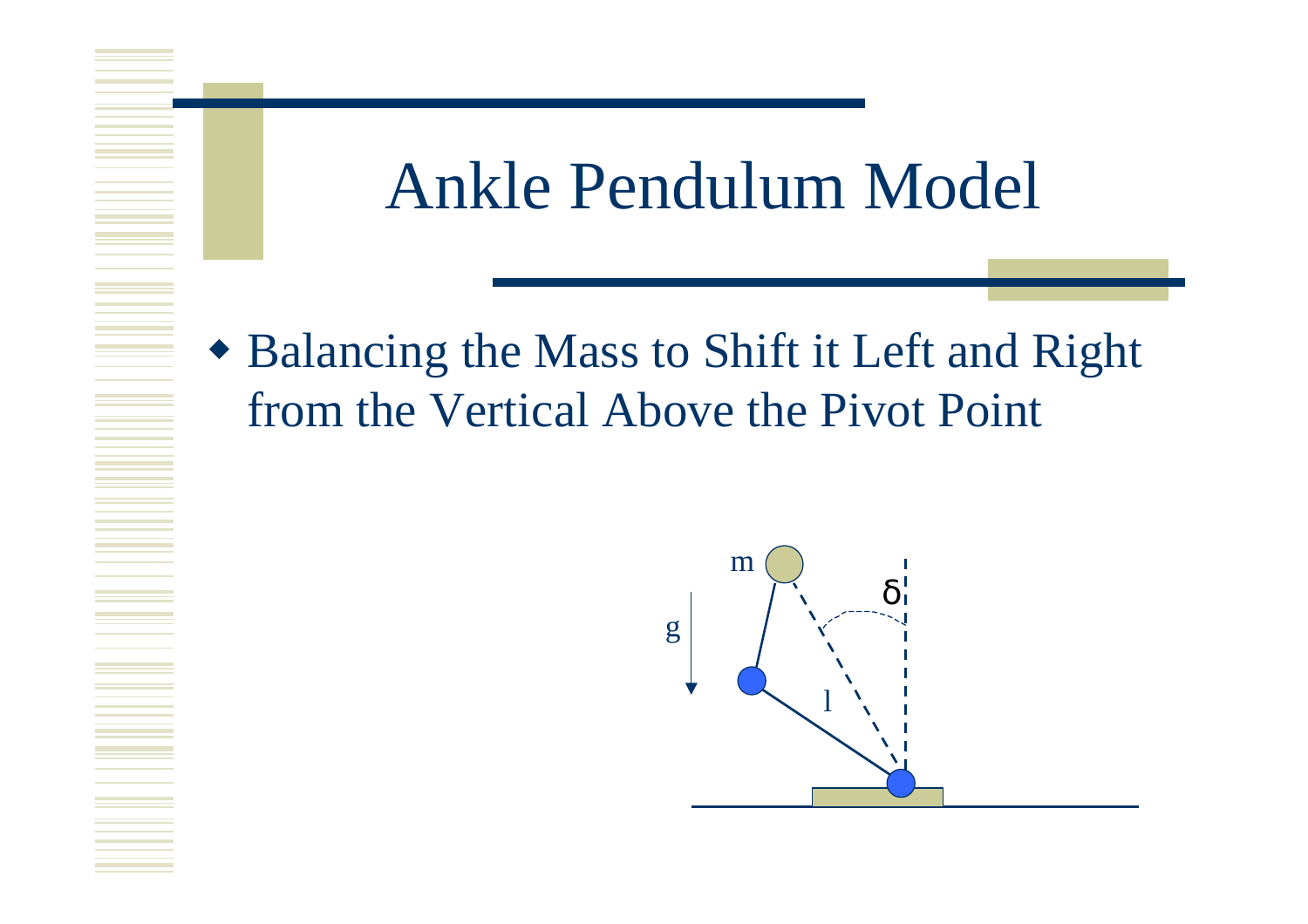# Walking Algorithm

- Inverse Kinematics
- ◆ Bezier Curve

- Software Design Scheme
- $\blacklozenge$  Implementation

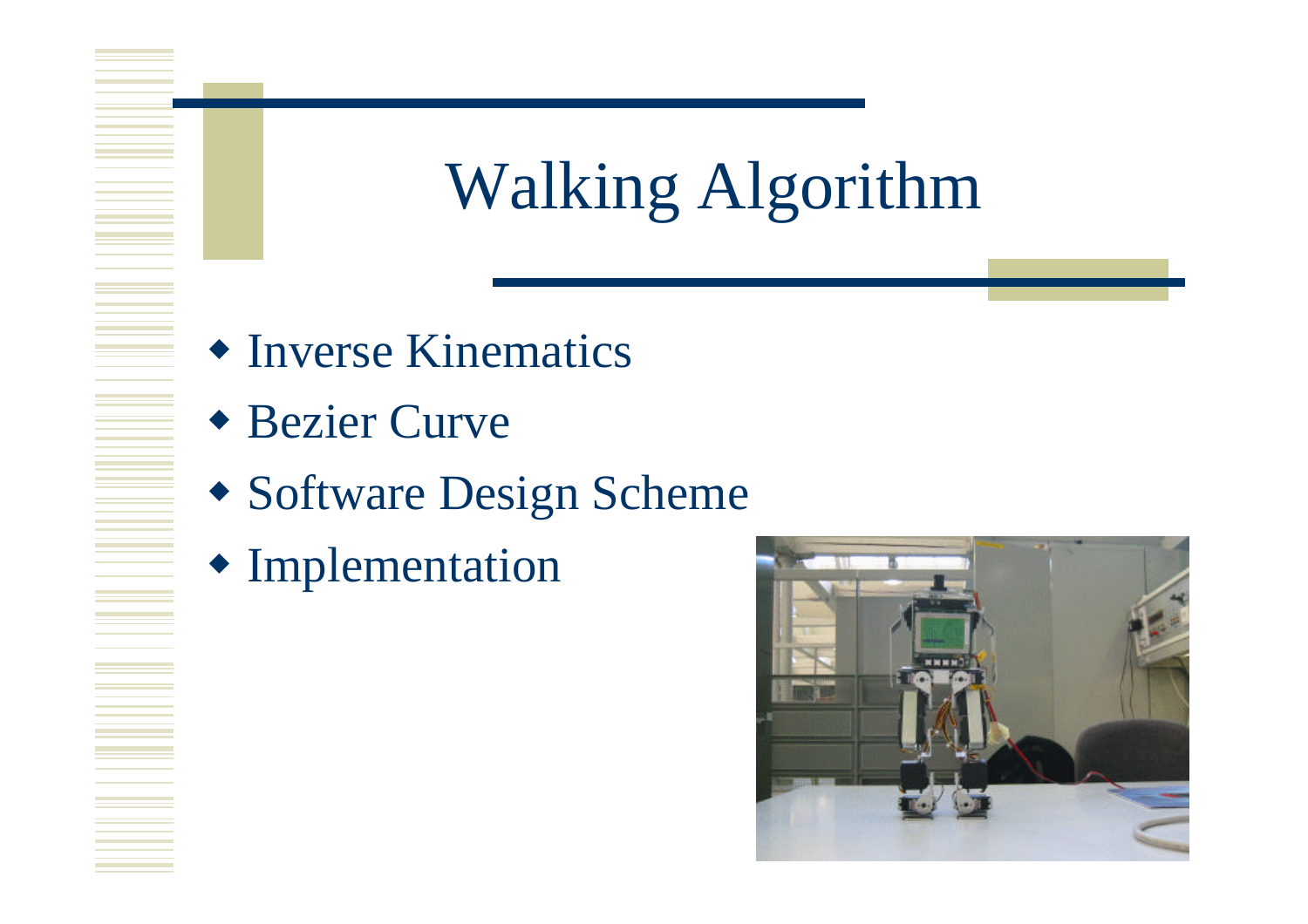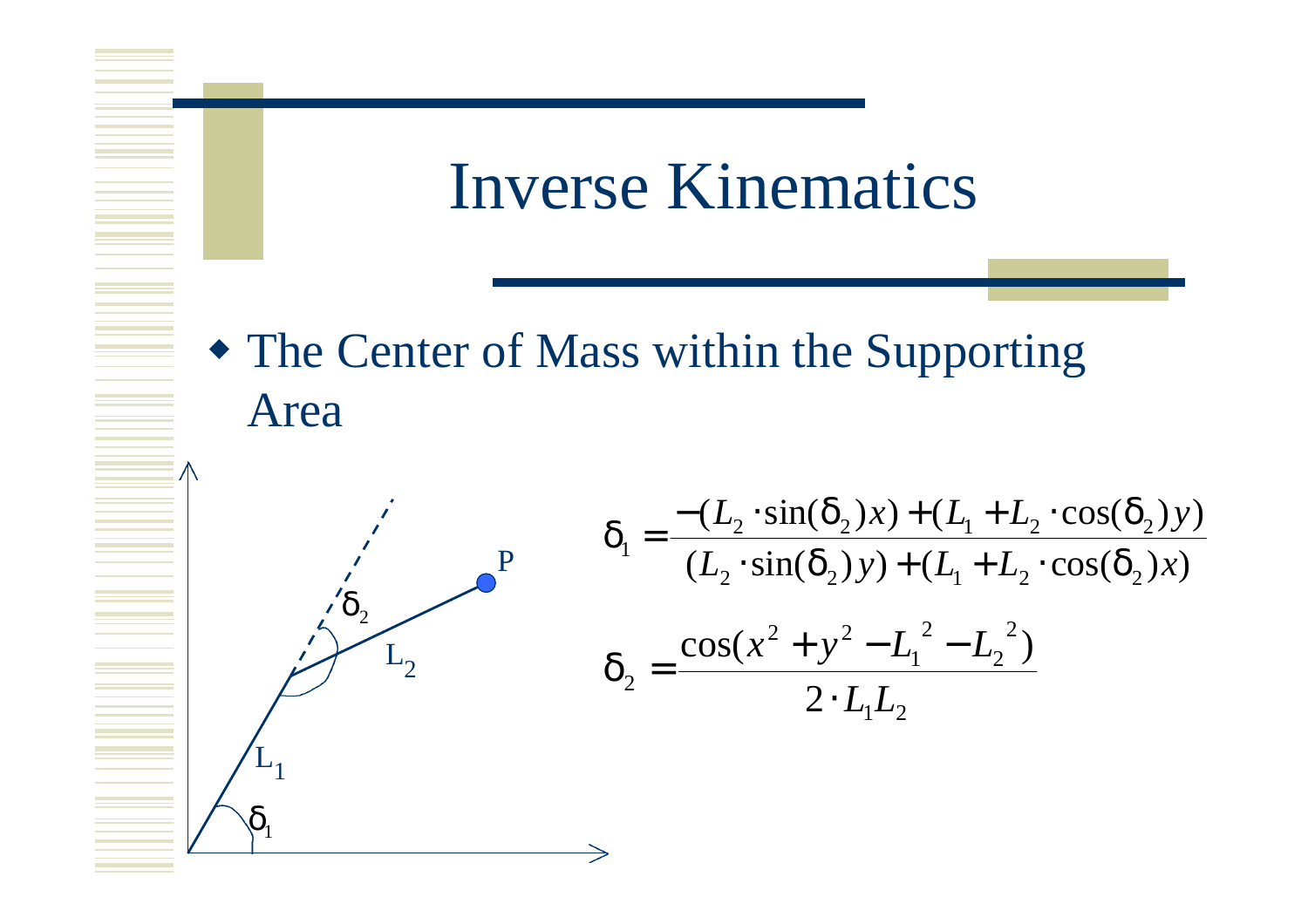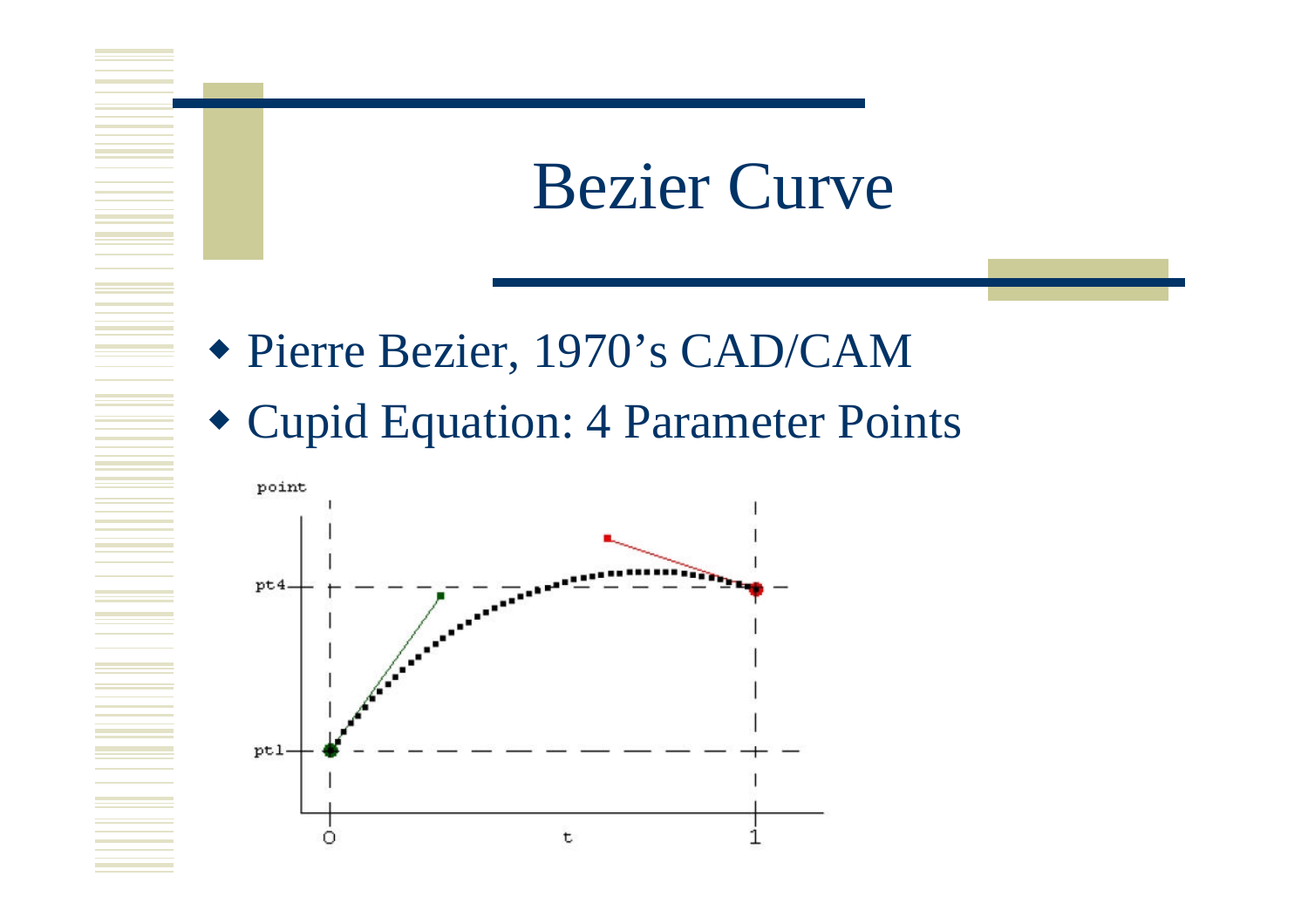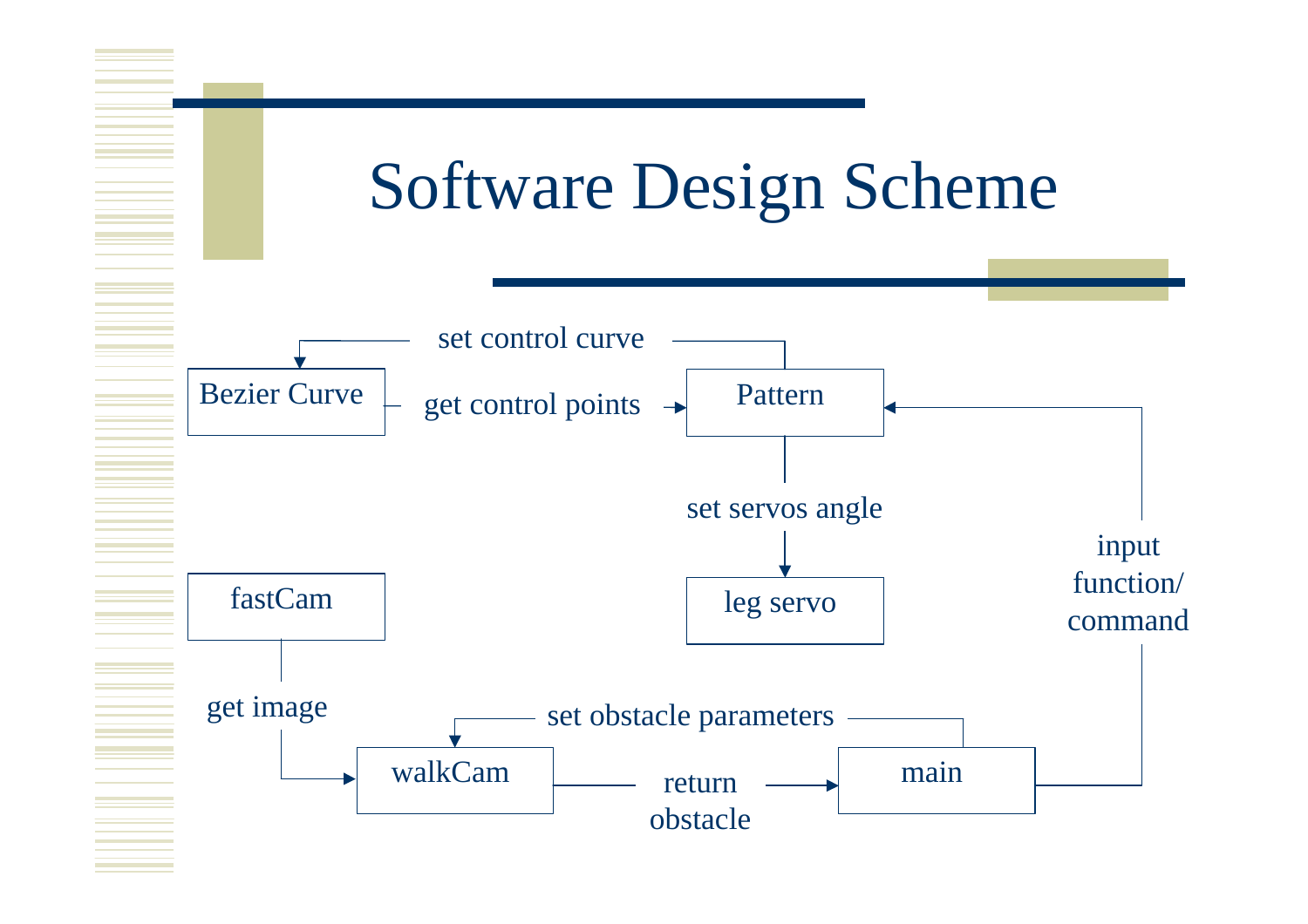## Pattern Generalization System

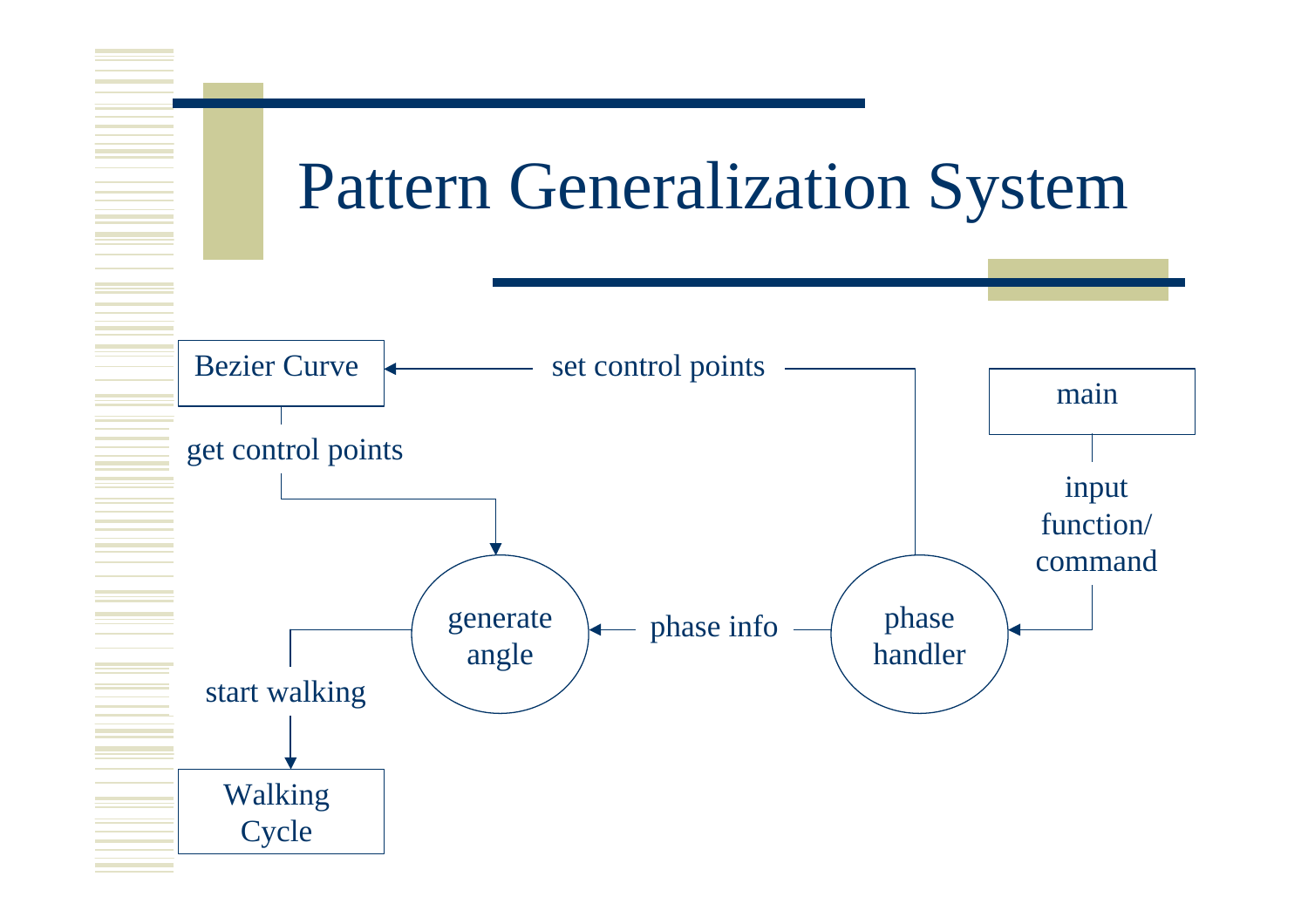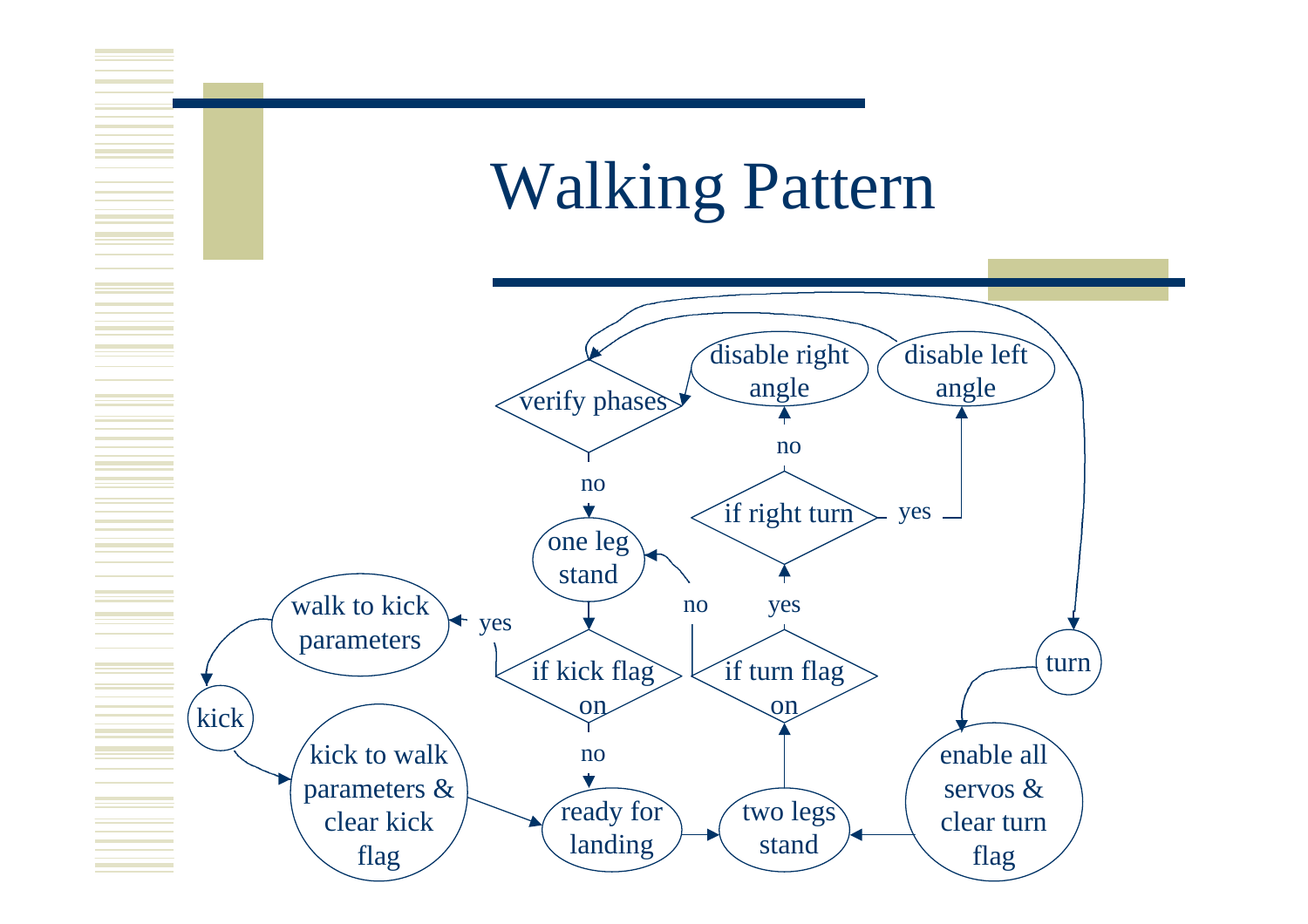# Vision Algorithms

- $\triangle$  Information from Environment
- Obstacle Avoidance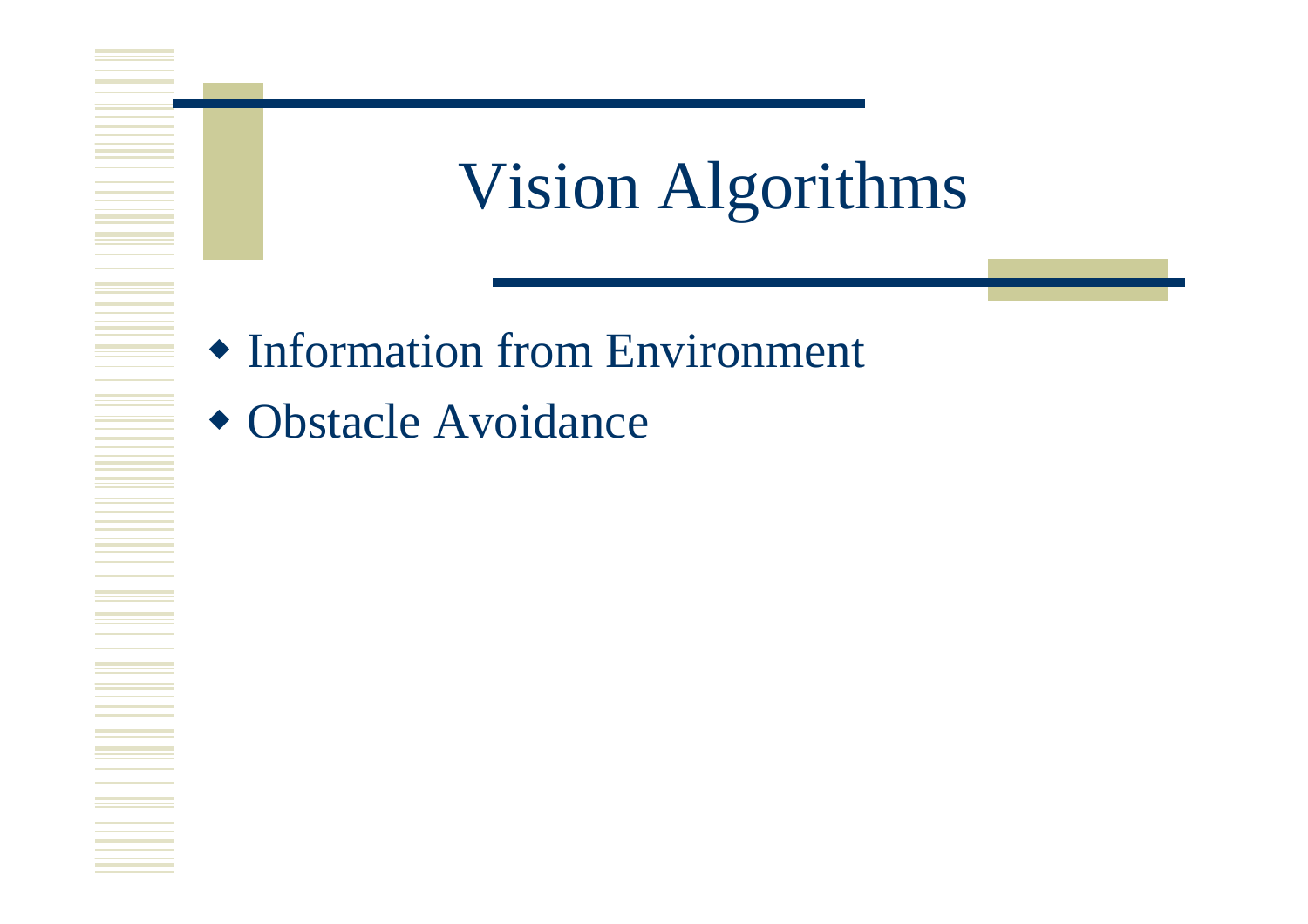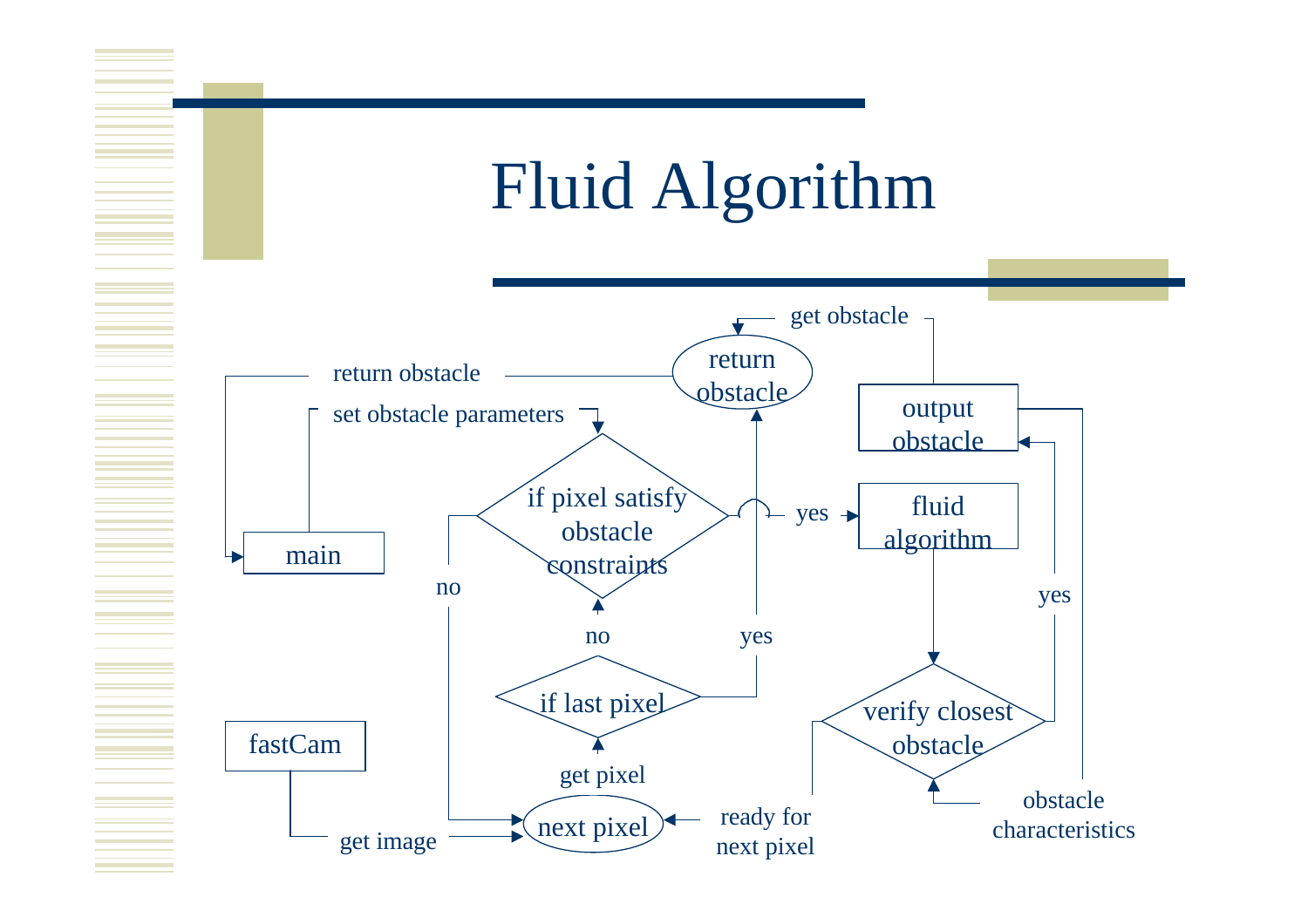### System Evaluation

- **Example 2 Fernifer System System**
- **\* Phases for Pattern Generation System**
- Obstacle Detection